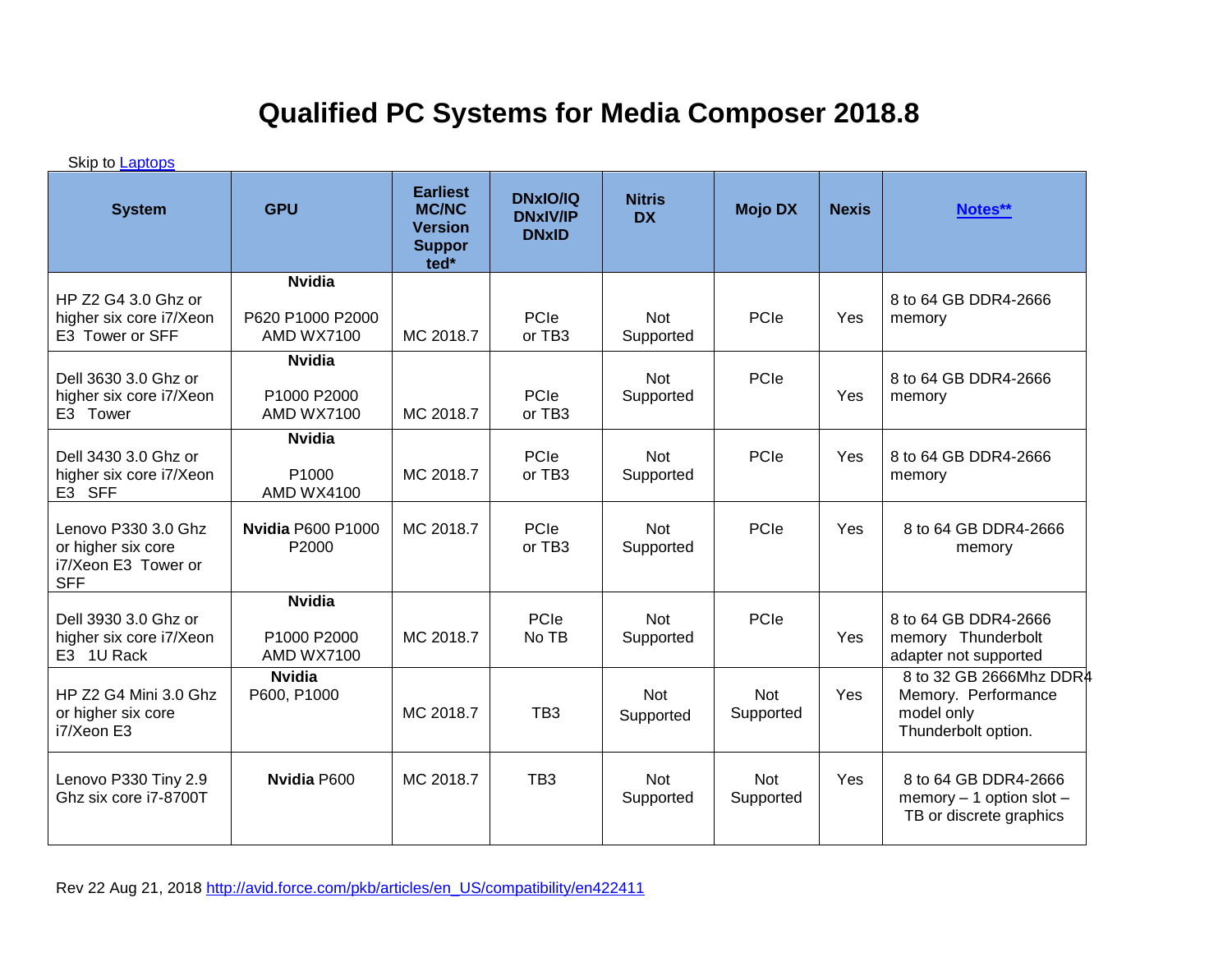| <b>System</b>                                                                                            | <b>GPU</b>                                                           | <b>Earliest</b><br><b>MC/NC</b><br><b>Version</b><br><b>Suppor</b><br>ted* | <b>DNxIO/IQ</b><br><b>DNxIV/IP</b><br><b>DNxID</b> | <b>Nitris</b><br><b>DX</b> | <b>Mojo DX</b> | <b>Nexis</b> | Notes**                                                                               |
|----------------------------------------------------------------------------------------------------------|----------------------------------------------------------------------|----------------------------------------------------------------------------|----------------------------------------------------|----------------------------|----------------|--------------|---------------------------------------------------------------------------------------|
| HP Z8 G4 Dual [8 - 24<br>core 2.1 Ghz or higher]<br>Intel Scalable<br>Processors                         | <b>Nvidia</b><br>P4000 P5000<br>P6000<br><b>AMD</b><br>WX7100 WX9100 | MC 8.8                                                                     | PCIe<br>or TB3                                     | <b>Not</b><br>Supported    | PCIe           | <b>Yes</b>   | 64 to 192 GB DDR4-2666<br>memory<br>Note: HP Thunderbolt<br>adapter available Q3 2018 |
| Lenovo P920 Dual [8 -<br>24 core 2.1 Ghz or<br>higher] Intel Scalable<br>Processors                      | <b>Nvidia</b><br>P4000 P5000<br>P6000                                | MC 8.8                                                                     | PCIe or TB3                                        | <b>Not</b><br>Supported    | PCIe           | Yes          | 64 to 192 GB DDR4-2666<br>memory<br>Thunderbolt adapter<br>available Q3 2018          |
| Dell 7920/R7920 Dual<br>[8 - 24 core 2.1 Ghz or<br>higher] Intel Scalable<br>Processors<br>Rack or Tower | <b>Nvidia</b><br>P4000 P5000<br>P6000<br><b>AMD</b><br>WX7100 WX9100 | MC 8.8                                                                     | PCle<br>or $TB3$                                   | <b>Not</b><br>Supported    | PCIe           | Yes          | 64 to 192 GB DDR4-2666<br>memory<br>Thunderbolt adapter not<br>supported in Rack 7920 |
| HP Z6 G4 Dual [8 - 24<br>core 2.1 Ghz or higher]<br>Intel Scalable<br>Processors                         | <b>Nvidia</b><br>P2000, P4000<br>P5000<br><b>AMD</b><br>WX7100       | MC 8.8                                                                     | PCle<br>or TB3                                     | <b>Not</b><br>Supported    | PCIe           | Yes          | 64 to 192 GB DDR4-2666<br>memory<br>Note: HP Thunderbolt<br>adapter available Q3 2018 |
| Lenovo P720 Dual [8 -<br>24 core 2.1 Ghz or<br>higher] Intel Scalable<br>Processors                      | <b>Nvidia</b><br>P2000, P4000<br>P5000                               | MC 8.8                                                                     | PCle<br>Or TB <sub>3</sub>                         | <b>Not</b><br>Supported    | PCIe           | Yes          | 64 to 192 GB DDR4-2666<br>memory<br>Thunderbolt adapter<br>available Q3 2018          |
| Dell 7820 Dual [8 - 24<br>core 2.1 Ghz or higher]<br>Intel Scalable<br>Processors                        | <b>Nvidia</b><br>P2000, P4000<br>P5000<br><b>AMD</b><br>WX7100       | MC 8.8                                                                     | PCIe<br>or TB3                                     | <b>Not</b><br>Supported    | PCIe           | Yes          | 64 to 192 GB DDR4-2666<br>memory                                                      |
| HP Z4 G4 6, 8, 10 or<br>18 core 2.3 Ghz or<br>higher] Intel W-<br>Processors, Core i7/i9                 | <b>Nvidia</b><br>P1000, P2000<br>P4000<br><b>AMD</b><br>WX7100       | MC 8.8                                                                     | PCIe<br>or TB3                                     | <b>Not</b><br>Supported    | PCIe           | Yes          | 32 to 128 GB DDR4-2666<br>memory<br>Note: HP Thunderbolt<br>adapter available Q3 2018 |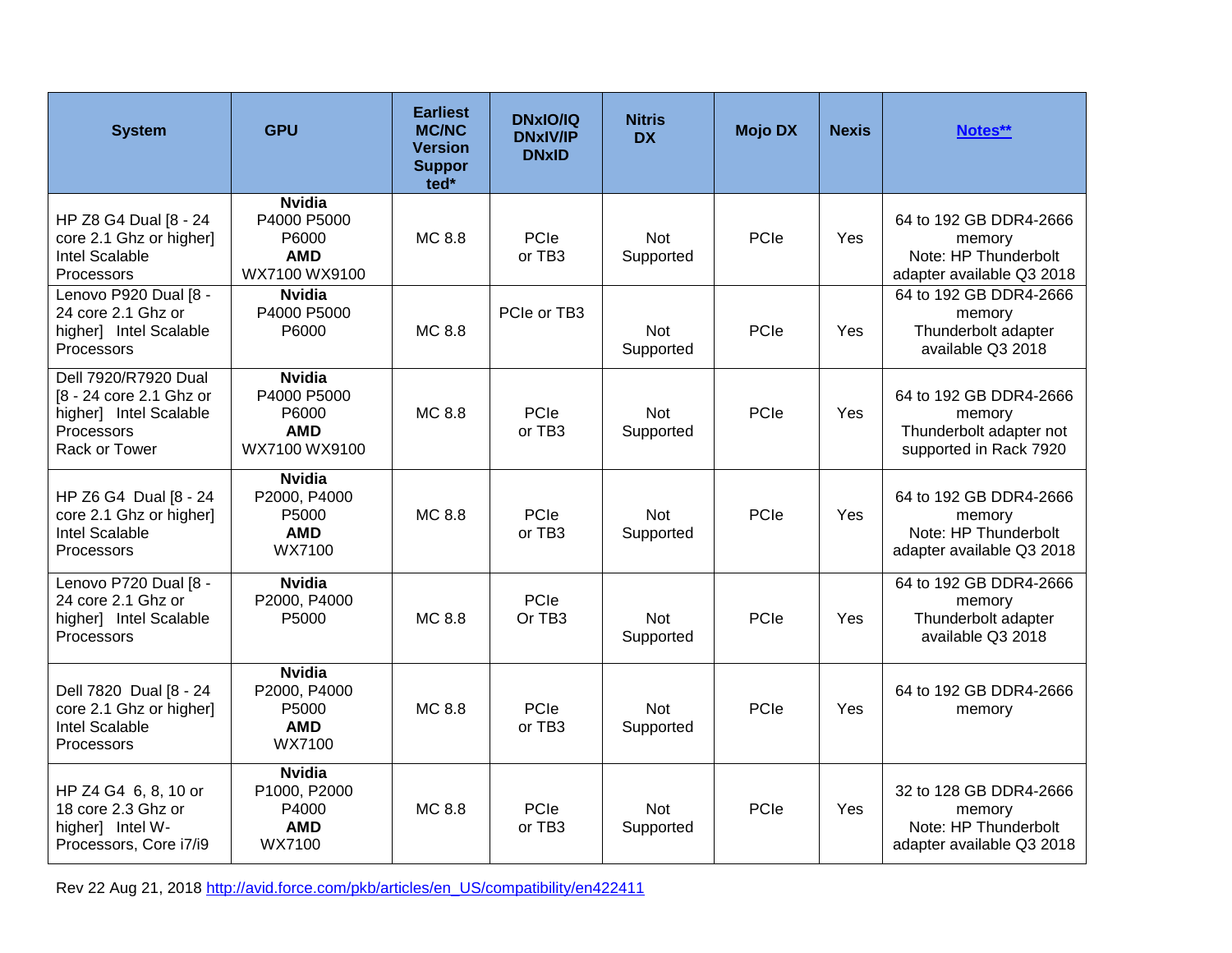| <b>System</b>                                                                         | <b>GPU</b>                                                            | <b>Earliest</b><br><b>MC/NC</b><br><b>Version</b><br><b>Suppor</b><br>ted <sup>*</sup> | <b>DNxIO/IQ</b><br><b>DNxIV/IP</b><br><b>DNxID</b> | <b>Nitris</b><br><b>DX</b> | <b>Mojo DX</b>          | <b>Nexis</b> | Notes**                                                                      |
|---------------------------------------------------------------------------------------|-----------------------------------------------------------------------|----------------------------------------------------------------------------------------|----------------------------------------------------|----------------------------|-------------------------|--------------|------------------------------------------------------------------------------|
| Lenovo P520/P520C<br>6, 8, 10 or 18 core 2.3<br>Ghz or higher] Intel W-<br>Processors | <b>Nvidia</b><br>P1000, P2000<br>P4000                                | MC 8.8                                                                                 | PCIe<br>No DNxIV                                   | Not<br>Supported           | PCIe                    | Yes          | 32 to 128 GB DDR4-2666<br>memory<br>Thunderbolt adapter<br>available Q3 2018 |
| Dell 5820 6, 8, 10, 14, 18<br>core 2.3 Ghz or higher]<br>Intel W-Processors           | <b>Nvidia</b><br>P1000, P2000<br>P4000<br><b>AMD</b><br>WX5100 WX7100 | MC 8.8                                                                                 | PCIe<br>or TB3                                     | <b>Not</b><br>Supported    | PCIe                    | Yes          | 32 to 128 GB DDR4-2666<br>memory                                             |
| HP Z240 3.0 Ghz or<br>higher quad core<br>i7/Xeon E3 Tower or<br><b>SFF</b>           | <b>Nvidia</b><br>P600, P1000<br>P2000                                 | MC 8.8                                                                                 | <b>Not Qualified</b>                               | Not Qualified              | Not<br>Qualified        | Yes          | 8 to 64 GB DDR4-2400<br>memory                                               |
| HP Z2 Mini 3.0 Ghz or<br>higher quad core<br>i7/Xeon E3                               | <b>Nvidia</b><br>M620<br>HD530<br>HD630                               | MC 8.8                                                                                 | <b>Not</b><br>Supported                            | Not<br>Supported           | <b>Not</b><br>Supported | Yes          | 8 to 32 GB 2400Mhz DDR4<br>Memory<br>No Thunderbolt                          |
| Dell 5720 All-in-one 3.3<br>Ghz or higher quad<br>core i7/Xeon E3                     | <b>AMD</b><br>WX4150                                                  | MC 8.8                                                                                 | USB-C/TB3<br>*1                                    | Not<br>Supported           | USB-C/TB3<br>$*1, *2$   | Yes          | 3840x2160 - 8 to 64 GB<br>2400Mhz DDR4 Memory,<br>thunderbolt 3/USB-C        |
| Dell 3620 Tower 3.0<br>Ghz or higher quad<br>core i7/Xeon E3                          | <b>Nvidia</b><br>M2000, M4000<br>P600, P1000                          | MC 8.8                                                                                 | <b>Not</b><br>Qualified                            | <b>Not</b><br>Qualified    | Not<br>Qualified        | Yes          | 8/16/32 GB DDR4-2400<br>memory                                               |
| Dell 3420 SFF 3.0 Ghz<br>or higher quad core<br>i7/Xeon E3                            | <b>Nvidia</b><br>K620 K1200<br>P600, P1000                            | MC 8.8                                                                                 | Not qualified                                      | Not qualified              | Not qualified           | Yes          | 8/16/32 GB DDR4-2400<br>memory                                               |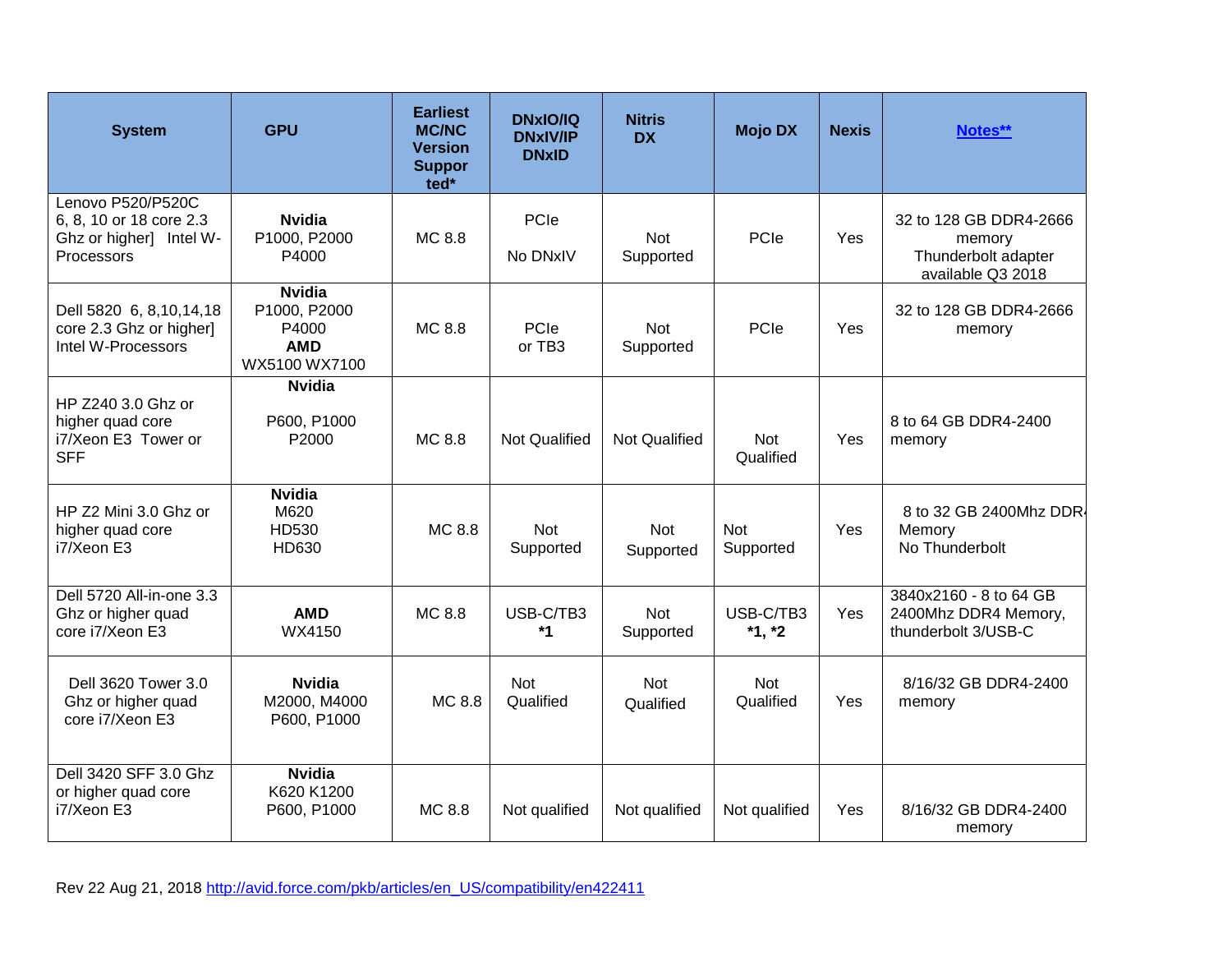| <b>System</b>                                                                | <b>GPU</b>                                                                                 | <b>Earliest</b><br><b>MC/NC</b><br><b>Version</b><br><b>Suppor</b><br>ted* | <b>DNxIO/IQ</b><br><b>DNxIV/IP</b><br><b>DNxID</b> | <b>Nitris</b><br><b>DX</b> | <b>Mojo DX</b>   | <b>Nexis</b> | Notes**                                                                                                     |
|------------------------------------------------------------------------------|--------------------------------------------------------------------------------------------|----------------------------------------------------------------------------|----------------------------------------------------|----------------------------|------------------|--------------|-------------------------------------------------------------------------------------------------------------|
| Lenovo P320 Tower or<br>SFF 3.0 Ghz or higher<br>quad core i7/Xeon E3        | <b>Nvidia P600 P1000</b><br>P2000                                                          | MC 8.8                                                                     | Not qualified                                      | Not qualified              | Not qualified    | Yes          | 8/16/32 GB DDR4-2400<br>memory                                                                              |
| Lenovo P320 Tiny 2.9<br>Ghz quad core i7-<br>7700T                           | Nvidia P600                                                                                | MC 8.8                                                                     | Not<br>Supported                                   | <b>Not</b><br>Supported    | Not<br>Supported | Yes          | 8 to 32 GB DDR4-2400<br>memory<br>No Thunderbolt option                                                     |
| HP Z840 Dual [8 - 16<br>core 2.1 Ghz or higher]<br>Intel V4                  | <b>Nvidia</b><br>P4000 P5000<br>P6000 M4000<br>M5000 M6000<br><b>AMD</b><br>W7100 W8100    | MC 8.5                                                                     | PCIe<br>or TB2 $*4$                                | PCIe                       | PCIe             | Yes          | 32/64 GB DDR4 2400<br>memory                                                                                |
| HP Z640 Dual 10, 12,<br>16 core 2.1 Ghz or<br>higher] Intel V4               | <b>Nvidia</b><br>P4000 P5000<br>M2000 M4000<br>M5000<br><b>AMD</b><br>W5100 W7100<br>W8100 | MC 8.5                                                                     | PCIe<br>or TB2 *4                                  | PCIe                       | PCIe             | Yes          | 32/64 GB DDR4-2400<br>memory K5200 & M5000<br>limits IO options. See<br>configuration guide for<br>details. |
| Dell 7910 Tower Dual<br>[8 - 16 core 2.1 Ghz or<br>higher] Intel V4          | <b>Nvidia</b><br>M4000 M5000<br>M6000 P4000<br>P5000 P6000<br><b>AMD</b><br>W7100 W8100    | MC 8.5                                                                     | PCIe<br>or TB2 *4                                  | PCIe                       | PCIe             | Yes          | 32/64 GB DDR4-2400<br>memory                                                                                |
| Dell R7910 Dual [8 - 16<br>core 2.1 Ghz or higher]<br>Intel V4<br>Rack model | <b>Nvidia</b><br>M4000 M5000<br>P4000 P5000<br><b>AMD</b><br>W7100 W8100                   | MC 8.5                                                                     | PCIe<br>or TB2*4                                   | PCIe                       | PCIe             | Yes          | 32/64 GB DDR4-2400<br>memory                                                                                |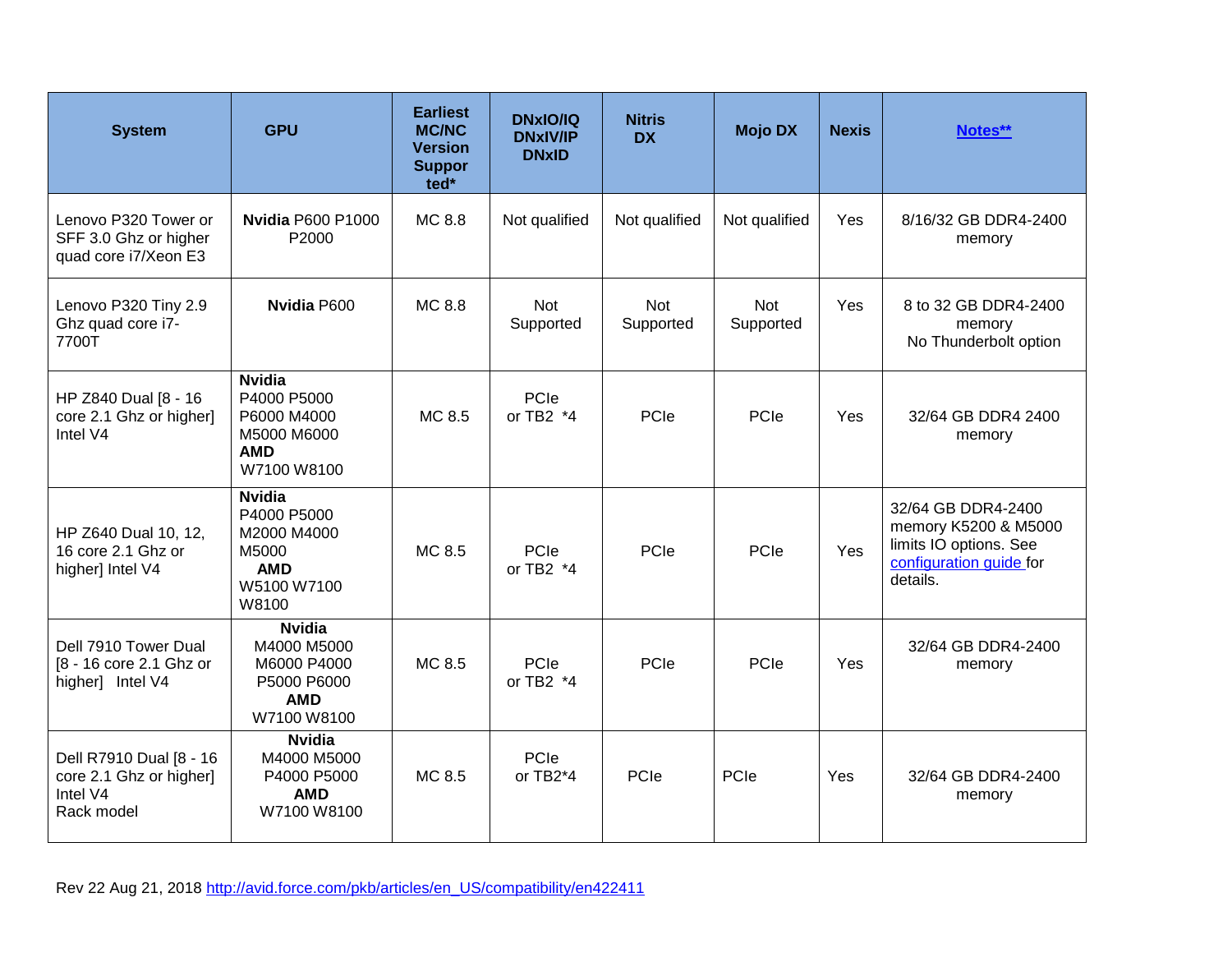| <b>System</b>                                                        | <b>GPU</b>                                                                                       | <b>Earliest</b><br><b>MC/NC</b><br><b>Version</b><br><b>Suppor</b><br>ted* | <b>DNxIO/IQ</b><br><b>DNxIV/IP</b><br><b>DNxID</b> | <b>Nitris</b><br><b>DX</b> | <b>Mojo DX</b> | <b>Nexis</b> | Notes**                          |
|----------------------------------------------------------------------|--------------------------------------------------------------------------------------------------|----------------------------------------------------------------------------|----------------------------------------------------|----------------------------|----------------|--------------|----------------------------------|
| Dell 7810 Dual [8-16<br>core 2.1 Ghz or higher]<br>Intel V4          | <b>Nvidia</b><br>M2000 M4000<br>M5000 P2000<br>P4000 P5000<br><b>AMD</b><br>W5100 W7100<br>W8100 | MC 8.5                                                                     | PCIe or<br>TB2*4                                   | PCle                       | PCIe           | <b>Yes</b>   | 32/64 GB DDR4-2400<br>memory     |
| Lenovo P910 Dual [8 -<br>16 core 2.1 Ghz or<br>higher] Intel V4      | <b>Nvidia</b><br>P4000 P5000<br>M4000 M5000<br>M6000                                             | MC 8.5                                                                     | PCIe or<br>TB2*4                                   | PCIe                       | PCIe           | Yes          | 32/64 GB DDR4-2400<br>memory     |
| Lenovo P710 Dual [8 -<br>16 core 2.1 Ghz or<br>higher] Intel V4      | <b>Nvidia</b><br>P4000 P5000<br>M2000 M4000<br>M5000                                             | MC 8.5                                                                     | PCIe or<br>TB2*4                                   | PCle                       | PCIe           | Yes          | 32/64 GB DDR4-2400<br>memory     |
| HP Z440 [6 or 8 core<br>3.0 Ghz or higher] Intel<br>V <sub>4</sub>   | <b>Nvidia</b><br>P2000 M2000<br><b>AMD</b><br>W5100                                              | MC 8.5                                                                     | PCle or<br>TB2*4                                   | PCle                       | PCIe           | Yes          | 16/32/64 GB DDR4-<br>2400 memory |
| Dell 5810 [6 or 8 core<br>3.0 Ghz or higher] Intel<br>V <sub>4</sub> | <b>Nvidia</b><br>M2000<br><b>AMD</b><br>W5100                                                    | MC 8.5                                                                     | PCIe or<br>TB2*4                                   | PCIe                       | PCIe           | Yes          | 16/32/64 GB DDR4-<br>2400 memory |
| Lenovo P510 6 or 8<br>core 3.0 Ghz or higher<br>Intel V4             | <b>Nvidia</b><br>P2000 M2000<br>K2200                                                            | MC 8.5                                                                     | PCIe or TB2<br>$*_{4}$                             | PCle                       | PCIe           | Yes          | 16/32/64 GB DDR4-<br>2400 memory |
| Lenovo P410 6 or 8<br>core 3.0 Ghz or higher<br>Intel V4             | <b>Nvidia</b><br>P2000 P1000<br>M2000 K1200                                                      | MC 8.5                                                                     | PCIe or TB2<br>$*_{4}$                             | PCIe                       | PCIe           | Yes          | 16/32/64 GB DDR4-<br>2400 memory |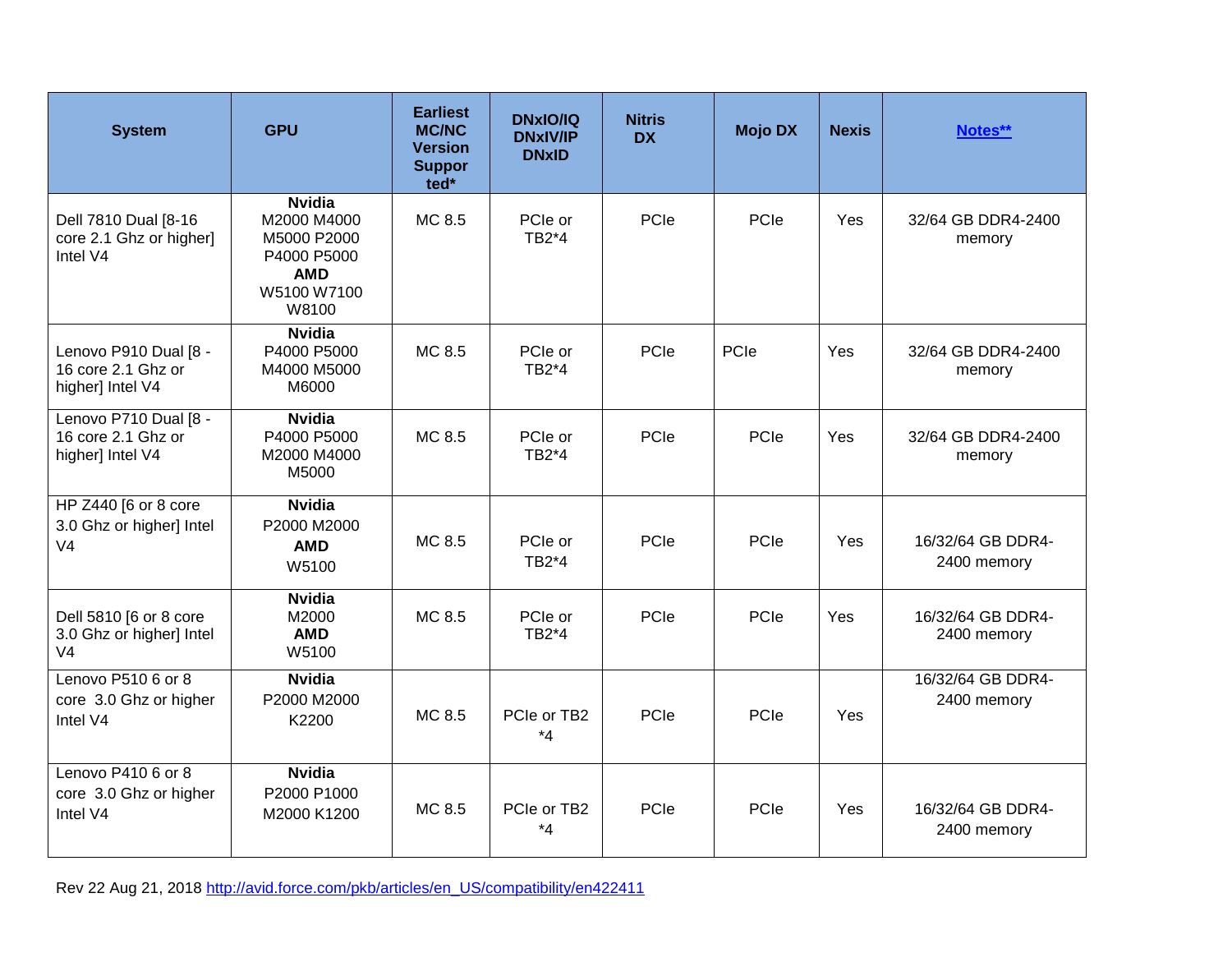| <b>System</b>                                                       | <b>GPU</b>                                                                        | <b>Earliest</b><br><b>MC/NC</b><br><b>Version</b><br><b>Suppor</b><br>ted* | <b>DNxIO/IQ</b><br><b>DNxIV/IP</b><br><b>DNxID</b> | <b>Nitris</b><br><b>DX</b> | <b>Mojo DX</b>          | <b>Nexis</b> | Notes**                                                                  |
|---------------------------------------------------------------------|-----------------------------------------------------------------------------------|----------------------------------------------------------------------------|----------------------------------------------------|----------------------------|-------------------------|--------------|--------------------------------------------------------------------------|
| HP Z1 G3 All-in-one 3.3<br>Ghz or<br>higher quad core<br>i7/Xeon E3 | <b>Nvidia</b><br>M1000M M2000M                                                    | MC 8.4.3                                                                   | USB-C/TB3<br>$*1$                                  | <b>Not</b><br>Supported    | USB-C/TB3<br>$*1,*2$    | Yes          | 3840x2160 - 8 to 64 GB<br>2133Mhz DDR4<br>Memory                         |
| HP Z240 Tower and<br>SFF Quad Xeon E3-<br>1245V5 3.5 Ghz            | <b>Nvidia K620 K1200</b><br>K2200                                                 | 8.0                                                                        | <b>Not Qualified</b>                               | <b>Not Qualified</b>       | <b>Not</b><br>Qualified | Yes          | Onboard NIC supported<br>for NEXIS 8/16/32 GB<br>DDR4-<br>2133 Memory    |
| Dell 3620 quad Xeon<br>E3-1245V5 3.5 Ghz                            | <b>Nvidia</b><br>K620<br>K2200                                                    | 8.0                                                                        | <b>Not Qualified</b>                               | <b>Not Qualified</b>       | Not<br>Qualified        | Yes          | Onboard NIC supported<br>for NEXIS 8/16/32 GB<br>DDR4-<br>2133<br>Memory |
| Dell 3420 SFF Quad<br>Xeon E3-1245V5 3.5<br>Ghz                     | <b>Nvidia</b><br>K620<br>K1200                                                    | 8.0                                                                        | <b>Not Qualified</b>                               | <b>Not Qualified</b>       | Not<br>Qualified        | Yes          | Onboard NIC supported<br>for NEXIS 8/16/32 GB<br>DDR4-<br>2133 Memory    |
| Lenovo P310 Tower<br>and SFF Quad Xeon<br>E3-1245V5 3.5 Ghz         | <b>Nvidia</b><br>K620 K1200<br>K2200                                              | 8.0                                                                        | Not Qualified                                      | <b>Not Qualified</b>       | <b>Not</b><br>Qualified | Yes          | Onboard NIC supported<br>for NEXIS 8/16/32 GB<br>DDR4-<br>2133 Memory    |
| HP Z840 Dual<br>8, 10 or 12 core Intel V3<br>2.3 Ghz or higher      | <b>Nvidia</b><br>K4200 K5200<br>M4000<br>M5000 M6000<br><b>AMD</b><br>W7100 W8100 | 7.0.4/11.0.<br>4                                                           | PCIe or TB2<br>*4                                  | Yes                        | Yes                     | Yes          | Onboard NIC supported<br>for NEXIS 32 or 64 GB<br>DDR4-<br>2133 memory   |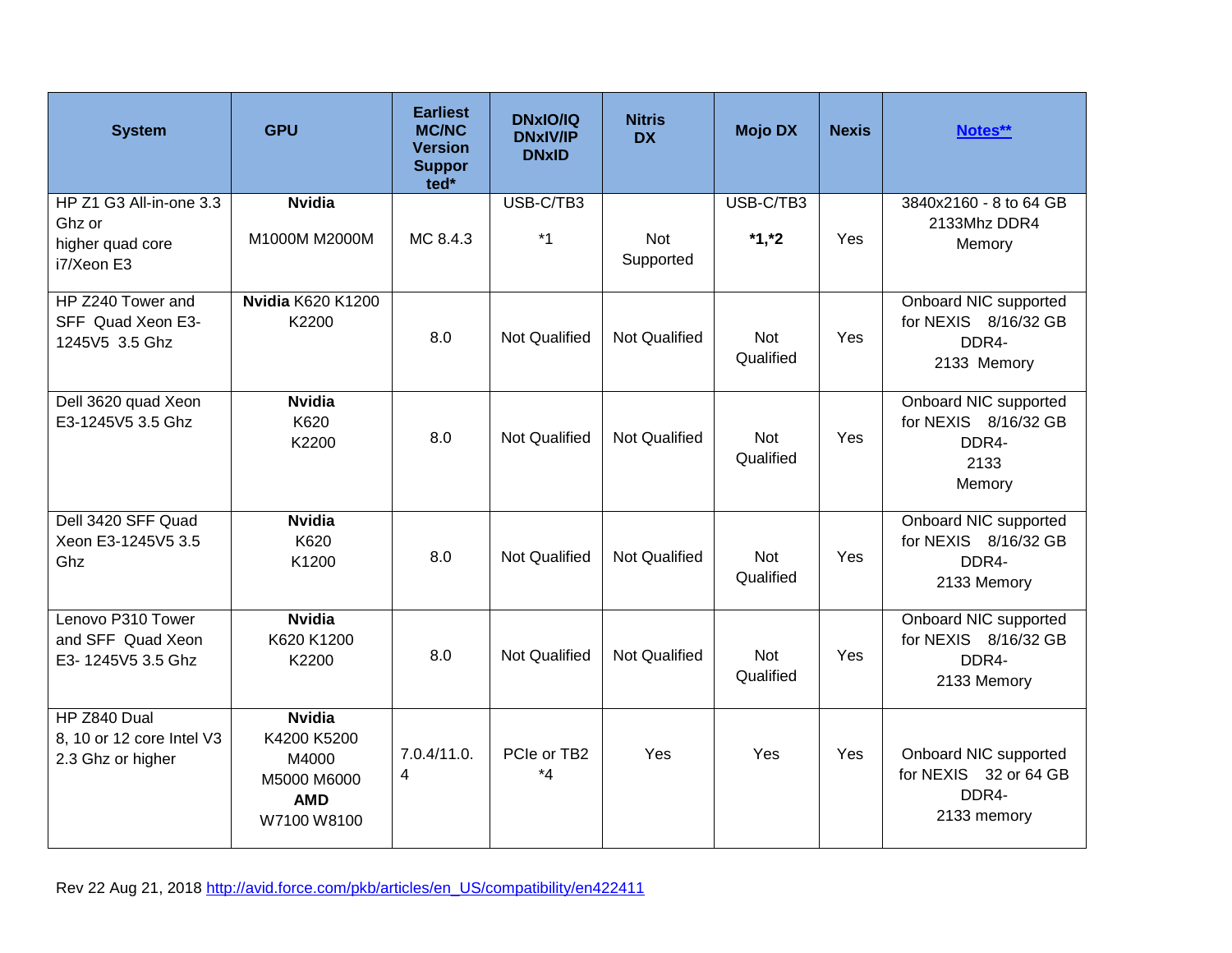| <b>System</b>                                                    | <b>GPU</b>                                                                                 | <b>Earliest</b><br><b>MC/NC</b><br><b>Version</b><br><b>Suppor</b><br>ted* | <b>DNxIO/IQ</b><br><b>DNxIV/IP</b><br><b>DNxID</b> | <b>Nitris</b><br><b>DX</b> | <b>Mojo DX</b> | <b>Nexis</b> | Notes**                                                                |
|------------------------------------------------------------------|--------------------------------------------------------------------------------------------|----------------------------------------------------------------------------|----------------------------------------------------|----------------------------|----------------|--------------|------------------------------------------------------------------------|
| HP Z640 Dual<br>8, 10 or 12 core Intel V3<br>2.3 Ghz or higher   | <b>Nvidia</b><br>K2200 K4200<br>K5200<br>M4000 M5000<br><b>AMD</b><br>W5100 W7100<br>W8100 | 7.0.4/11.0.<br>4                                                           | PCIe or TB2<br>*4                                  | Yes                        | Yes            | Yes          | Onboard NIC supported<br>for NEXIS 32 or 64 GB<br>DDR4-<br>2133 memory |
| Dell R7910 Dual 8,10 or<br>12 Core Intel V3 2.3<br>Ghz or higher | <b>Nvidia</b><br>K4200 K5200<br>M4000<br>M5000 M6000<br><b>AMD</b><br>W7100 W8100          | MC 7.04                                                                    | PCIe or TB2<br>$*_{4}$                             | No PCIe gen<br>2 slots     | PCIe           | Yes          | Onboard NIC supported<br>for NEXIS 32 or 64 GB<br>DDR4-<br>2133 memory |
| Dell 7910 Dual<br>8, 10 or 12 core Intel V3<br>2.3 Ghz or higher | <b>Nvidia</b><br>K4200 K5200<br>M4000 M5000<br>M6000<br><b>AMD</b><br>W7100 W8100          | 7.0.4/11.0.<br>4                                                           | PCIe or TB2<br>$*_{4}$                             | Yes                        | Yes            | Yes          | Onboard NIC supported<br>for NEXIS 32 or 64 GB<br>DDR4-<br>2133 memory |
| Dell 7810 Dual<br>8, 10 or 12 core Intel V3<br>2.3 Ghz or higher | <b>Nvidia</b><br>K2200 K4200<br>K5200<br>M4000 M5000<br><b>AMD</b><br>W5100 W7100<br>W8100 | 7.0.4/11.0.<br>4                                                           | PCIe or TB2<br>$*_{4}$                             | Yes                        | Yes            | Yes          | Onboard NIC supported<br>for NEXIS 32 or 64 GB<br>DDR4-<br>2133 memory |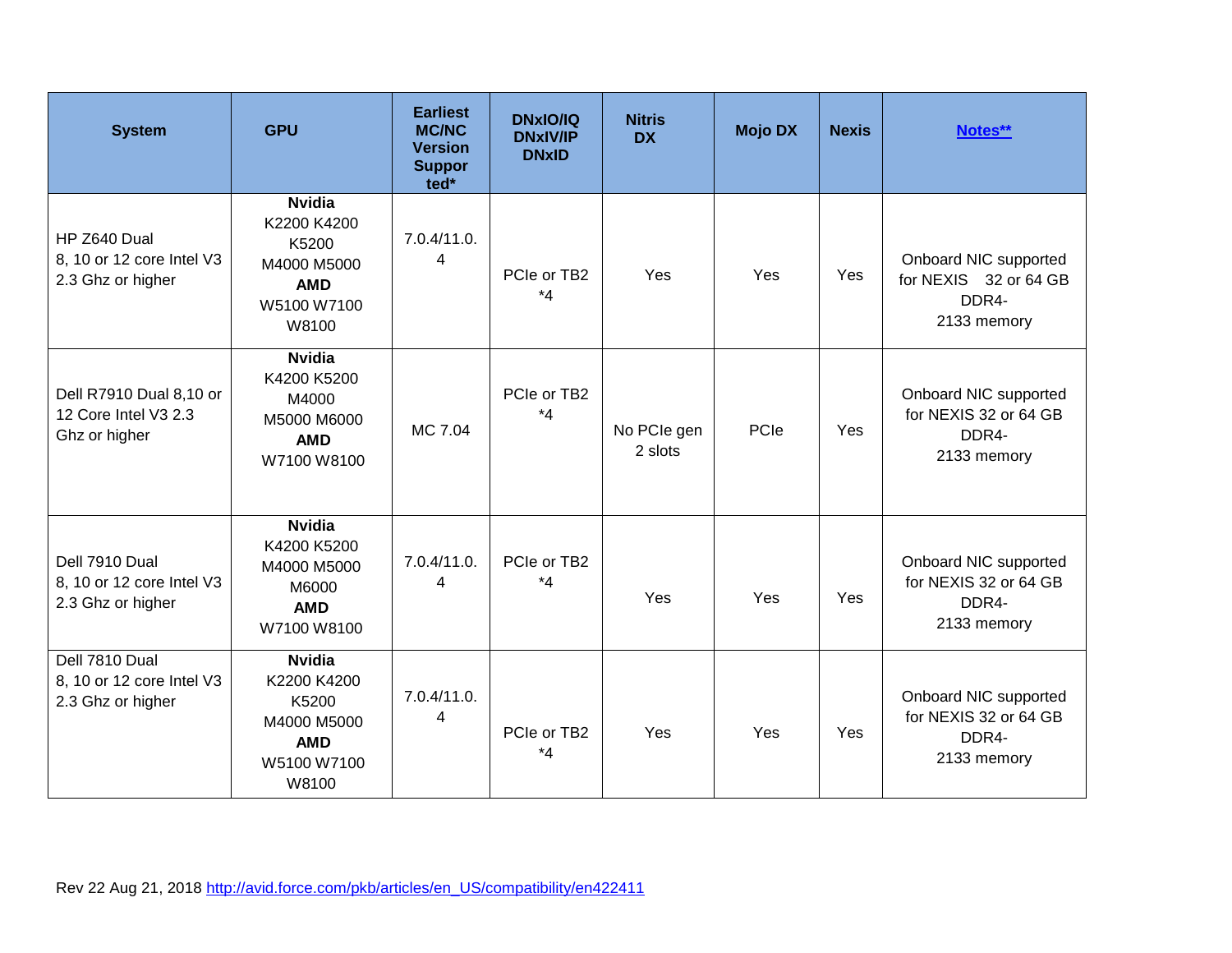| <b>System</b>                                                      | <b>GPU</b>                                           | <b>Earliest</b><br><b>MC/NC</b><br><b>Version</b><br><b>Suppor</b><br>ted* | <b>DNxIO/IQ</b><br><b>DNxIV/IP</b><br><b>DNxID</b> | <b>Nitris</b><br><b>DX</b> | <b>Mojo DX</b>          | <b>Nexis</b> | Notes**                                                                                   |
|--------------------------------------------------------------------|------------------------------------------------------|----------------------------------------------------------------------------|----------------------------------------------------|----------------------------|-------------------------|--------------|-------------------------------------------------------------------------------------------|
| Lenovo P900 Dual 8,<br>10 or 12 core Intel V3<br>2.3 Ghz or higher | <b>Nvidia</b><br>K4200 K5200<br>M4000 M5000<br>M6000 | 7.0.4/11.0.<br>4                                                           | PCIe or TB2<br>$*_{4}$                             | Yes                        | Yes                     | Yes          | Onboard NIC supported<br>for NEXIS 32 or 64 GB<br>DDR4-<br>2133 memory                    |
| Lenovo P700 Dual 8,<br>10 or 12 core Intel V3<br>2.3 Ghz or higher | <b>Nvidia</b><br>K2200 K4200<br>K5200<br>M4000 M5000 | 7.0.4/11.0.<br>4                                                           | PCIe or TB2<br>*4                                  | Yes                        | Yes                     | Yes          | Onboard NIC supported<br>for NEXIS 32 or 64 GB<br>DDR4-<br>2133 memory                    |
| <b>HP Z440</b><br>6-core, 8 core Intel V3<br>3.0 Ghz or higher     | <b>Nvidia</b><br>K2200<br><b>AMD</b><br>W5100        | 7.0.4/11.0.<br>4                                                           | PCIe or TB2<br>*4                                  | Yes                        | Yes                     | Yes          | Onboard NIC supported<br>for NEXIS 16 or 32 GB<br>DDR4-<br>2133 memory                    |
| <b>Dell 5810</b><br>6-core or 8 core Intel<br>V3 3.0 Ghz or higher | Nvidia K2200 AMD<br>W5100                            | 7.0.4/11.0.<br>4                                                           | PCIe or TB2<br>$*_{4}$                             | Yes                        | Yes                     | Yes          | Onboard NIC supported<br>for NEXIS 16 or 32 GB<br>DDR4-<br>2133 memory                    |
| Lenovo P500<br>6-core or 8 core Intel<br>V3 3.0 Ghz or higher      | <b>Nvidia</b><br>K2200                               | 7.0.4/11.0.<br>4                                                           | PCIe or TB2<br>$*_{4}$                             | Yes                        | Yes                     | Yes          | Onboard NIC supported<br>for NEXIS 16 or 32 GB<br>DDR4-<br>2133 memory                    |
| Lenovo P300 Tower<br>and SFF Quad-Core<br>E3-1246v3<br>3.5 Ghz CPU | <b>Intel HD</b><br>4600<br>Nvidia K600 K620          | 7.0.4                                                                      | <b>Not Qualified</b>                               | <b>Not Qualified</b>       | <b>Not</b><br>Qualified | Yes          | 8 or 16 GB DDR3-1600<br><b>Memory NEXIS</b><br>connectivity requires Intel<br>i217-LM NIC |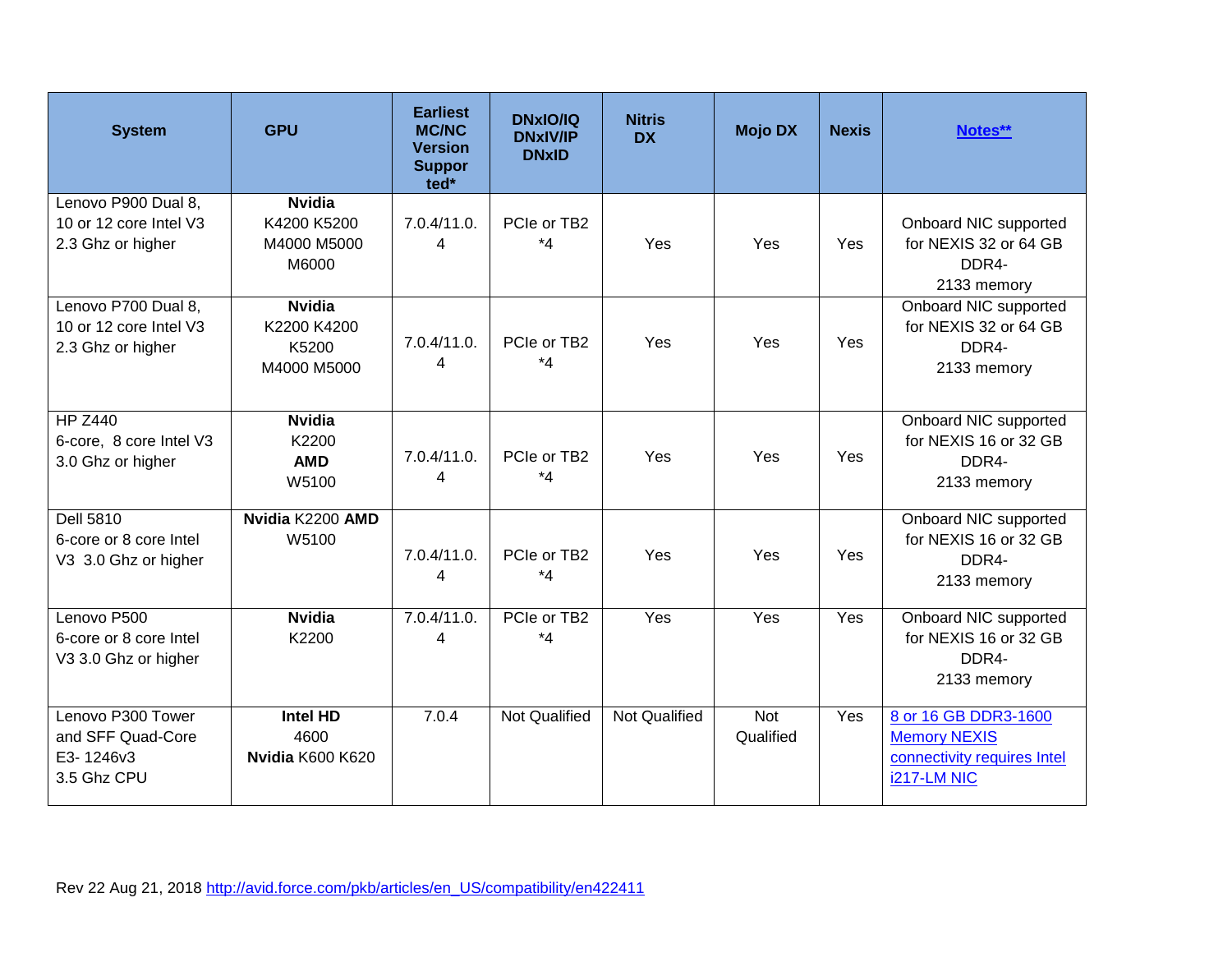| <b>System</b>                                                                                                                    | <b>GPU</b>             | <b>Earliest</b><br><b>MC/NC</b><br><b>Version</b><br><b>Suppor</b><br>ted* | <b>DNxIO/IQ</b><br><b>DNxIV/IP</b><br><b>DNxID</b> | <b>Nitris</b><br><b>DX</b> | <b>Mojo DX</b> | <b>Nexis</b> | Notes**                                                                             |
|----------------------------------------------------------------------------------------------------------------------------------|------------------------|----------------------------------------------------------------------------|----------------------------------------------------|----------------------------|----------------|--------------|-------------------------------------------------------------------------------------|
| HP Z820 Dual 12 core<br>E5-2695V2 2.4 Ghz,<br>Dual 8 core E5-2650V2<br>2.6 Ghz, or Dual 6-core<br>E5-2630V2 2.6 Ghz              | <b>Nvidia</b><br>K4000 | 6.5.4/10.5.<br>4                                                           | PCIe or<br>TB2*4                                   | Yes                        | Yes            | Yes          | Onboard NIC supported<br>for NEXIS 16 or 32 GB<br>DDR <sub>3</sub> -<br>1866 memory |
| Dell T7610 Dual 12<br>core E5-2695V2 2.4<br>Ghz, Dual 8 core E5-<br>2650V2 2.6 Ghz, or<br>Dual 6- core E5-<br>2630V2 2.6 Ghz     | <b>Nvidia</b><br>K4000 | 6.5.4/10.5.<br>4                                                           | PCIe or<br>TB2*4                                   | Yes                        | Yes            | Yes          | Onboard NIC supported<br>for NEXIS 16 or 32 GB<br>DDR <sub>3</sub> -<br>1866 memory |
| Dell R7610 Dual 12<br>core E5-2695V2 2.4<br>Ghz, Dual 8 core E5-<br>2650V2 2.6 Ghz, or<br>Dual 6- core E5-<br>2630V2 2.6 Ghz     | <b>Nvidia</b><br>K4000 | 6.5.4/10.5.<br>4                                                           | PCIe or<br>TB2*4                                   | Yes                        | Yes            | Yes          | Onboard NIC supported<br>for NEXIS 16 or 32 GB<br>DDR3-<br>1866 memory              |
| <b>Dell T5610 Dual 12</b><br>core E5-2695V2 2.4<br>Ghz, Dual 8 core E5-<br>2650V22.6 Ghz, or<br>Dual 6-core E5-2630V2<br>2.6 Ghz | <b>Nvidia</b><br>K4000 | 6.5.4/10.5.<br>4                                                           | PCIe or<br>TB2*4                                   | Yes                        | Yes            | <b>Yes</b>   | Onboard NIC supported<br>for NEXIS 16 or 32 GB<br>DDR <sub>3</sub> -<br>1866 memory |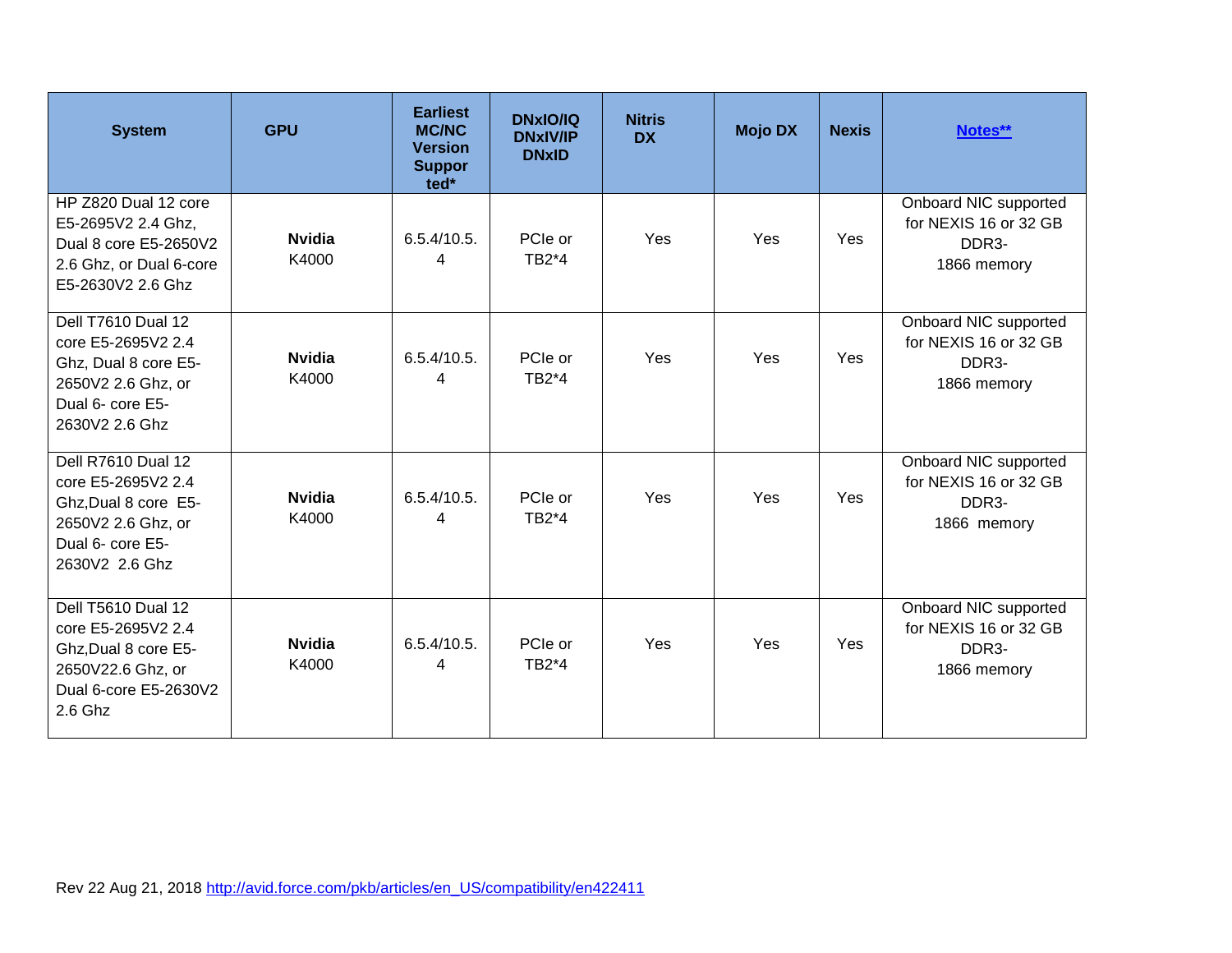| <b>System</b>                                                                                                              | <b>GPU</b>                                        | <b>Earliest</b><br><b>MC/NC</b><br><b>Version</b><br><b>Suppor</b><br>ted* | <b>DNxIO/IQ</b><br><b>DNxIV/IP</b><br><b>DNxID</b> | <b>Nitris</b><br><b>DX</b> | <b>Mojo DX</b>          | <b>Nexis</b> | Notes**                                                                                   |
|----------------------------------------------------------------------------------------------------------------------------|---------------------------------------------------|----------------------------------------------------------------------------|----------------------------------------------------|----------------------------|-------------------------|--------------|-------------------------------------------------------------------------------------------|
| Lenovo D30 Dual 12<br>core E5-2695V2<br>2.4Ghz, Dual 8 core<br>E5-2650V2 2.6 Ghz,<br>orDual 6-core E5-<br>2630V2 2.6 Ghz   | <b>Nvidia</b><br>K4000                            | 6.5.4/10.5.<br>4                                                           | PCIe or<br>TB2*4                                   | Yes                        | Yes                     | Yes          | Onboard NIC supported<br>for NEXIS 16 or 32 GB<br>DDR <sub>3</sub> -<br>1866 memory       |
| Lenovo C30 Dual 12<br>core E5-2695V2 2.4<br>Ghz, Dual 8 core E5-<br>2650V2 2.6 Ghz, or<br>Dual 6-core E5-2630V2<br>2.6 Ghz | <b>Nvidia</b><br>K4000                            | 6.5.4/10.5.<br>4                                                           | PCIe or<br>TB2*4                                   | Yes                        | Yes                     | Yes          | Onboard NIC supported<br>for NEXIS 16 or 32 GB<br>DDR3-<br>1866 memory                    |
| <b>HP Z420 6-core</b><br>E5-1650 V2 3.5 Ghz                                                                                | <b>Nvidia</b><br>K2000                            | 6.5.4/10.5.<br>4                                                           | PCIe or TB2<br>$*_{4}$                             | Yes                        | Yes                     | Yes          | Onboard NIC supported<br>for NEXIS 8 or 16 GB<br>DDR3-1866 Memory                         |
| Dell T3610 6-core E5-<br>1650 V2 3.5 Ghz                                                                                   | <b>Nvidia</b><br>K2000                            | 6.5.4/10.5.<br>4                                                           | PCIe or TB2<br>$*_{4}$                             | Yes                        | Yes                     | Yes          | Onboard NIC supported<br>for NEXIS 8 or 16 GB<br>DDR3-1866 Memory                         |
| Lenovo S30 6-core E5-<br>1650 V2 3.5 Ghz                                                                                   | <b>Nvidia</b><br>K2000                            | 6.5.4/10.5.<br>4                                                           | PCIe or TB2<br>$*_{4}$                             | Yes                        | Yes                     | Yes          | Onboard NIC supported<br>for NEXIS 8 or 16 GB<br>DDR <sub>3</sub> -<br>1866 Memory        |
| HP Z230 Tower and<br>SFF Quad-core E3-<br>1245 v3 3.4<br><b>Ghz CPU</b>                                                    | <b>Intel HD</b><br>P4600<br><b>Nvidia</b><br>K600 | 6.5.4/10.5.<br>4                                                           | <b>Not Qualified</b>                               | <b>Not Qualified</b>       | <b>Not</b><br>Qualified | Yes          | 8 or 16 GB DDR3-1600<br>memory<br><b>NEXIS connectivity</b><br>requires Intel i217-LM NIC |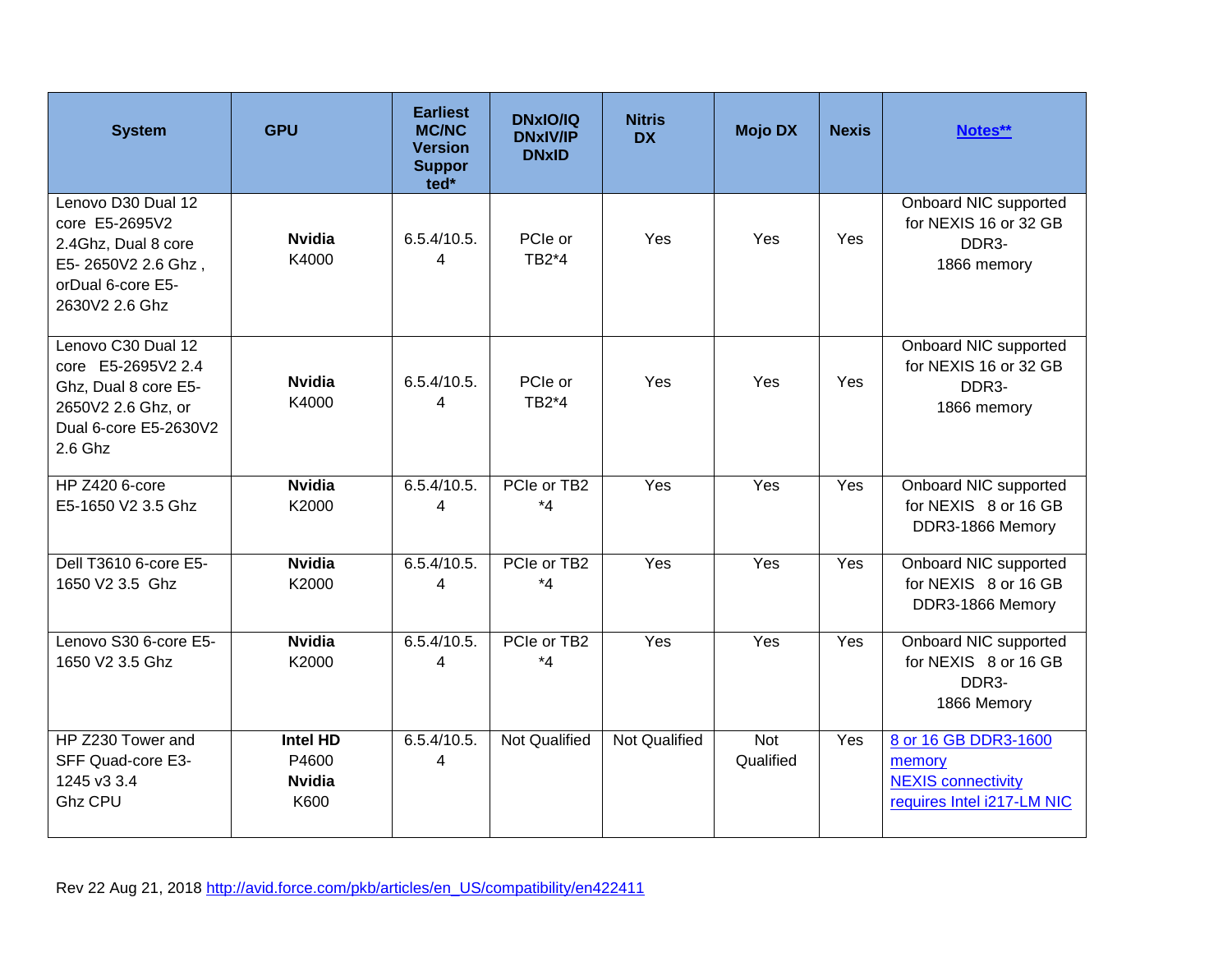| <b>System</b>                                                                       | <b>GPU</b>                                       | <b>Earliest</b><br><b>MC/NC</b><br><b>Version</b><br><b>Suppor</b><br>ted* | <b>DNxIO/IQ</b><br><b>DNxIV/IP</b><br><b>DNxID</b> | <b>Nitris</b><br><b>DX</b> | <b>Mojo DX</b>   | <b>Nexis</b> | Notes**                                                                                   |
|-------------------------------------------------------------------------------------|--------------------------------------------------|----------------------------------------------------------------------------|----------------------------------------------------|----------------------------|------------------|--------------|-------------------------------------------------------------------------------------------|
| Dell T1700 Tower Only<br>(SFF not supported)<br>Quad- core E3-1245v3<br>3.4 Ghz CPU | <b>Nvidia</b><br>K600                            | 6.5.4/10.5.<br>4                                                           | <b>Not Qualified</b>                               | <b>Not Qualified</b>       | Not<br>Qualified | Yes          | 8 or 16 GB DDR3-1600<br>memory<br><b>NEXIS</b> connectivity<br>requires Intel i217-LM NIC |
| Lenovo E32 Tower and<br>SFF Quad-Core E3-<br>1245v3<br>3.4 Ghz CPU                  | <b>Intel HD</b><br>4600<br><b>Nvidia</b><br>K600 | 6.5.4/10.5.<br>$\overline{4}$                                              | <b>Not Qualified</b>                               | <b>Not Qualified</b>       | Not<br>Qualified | Yes          | 8 or 16 GB DDR3-1600<br><b>Memory NEXIS</b><br>connectivity requires Intel<br>i217-LM NIC |
| HP Z1 G2 All-in-one<br>E3-1245V3 3.4 Ghz<br>CPU                                     | Nvidia K2100M<br>K3100M K4100M                   | 6.5.4/10.5.<br>4                                                           | Not Qualified                                      | Not Qualified              | Not<br>Qualified | Yes          | 8 or 16 GB DDR3-1600<br>Memory                                                            |
| Lenovo ThinkCentre<br>Edge 93Z All-in-one<br>i7-4770S quad core 3.1<br>Ghz          | Intel HD<br>4600                                 | 6.5.4/10.5.<br>4                                                           | Not Qualified                                      | Not Qualified              | Not<br>Qualified | Yes          | 8 or 16 GB DDR3-1600<br>memory                                                            |
|                                                                                     |                                                  |                                                                            |                                                    |                            |                  |              |                                                                                           |
|                                                                                     |                                                  |                                                                            |                                                    |                            |                  |              |                                                                                           |
|                                                                                     |                                                  |                                                                            |                                                    |                            |                  |              |                                                                                           |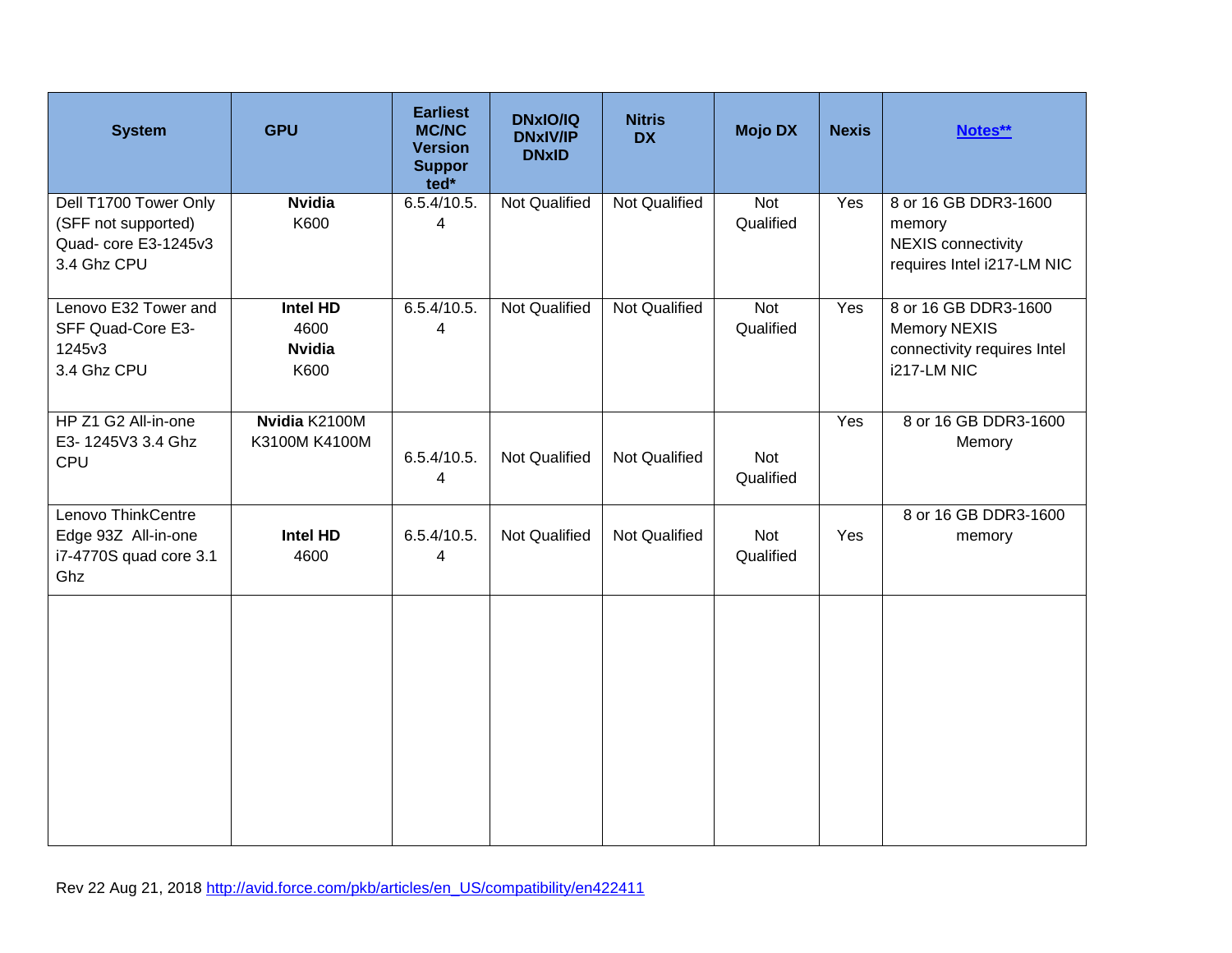| <b>System</b>                                                                                            | <b>GPU</b>                                                    | <b>Earliest</b><br><b>MC/NC</b><br><b>Version</b><br><b>Suppor</b><br>ted* | <b>DNxIO/IQ</b><br><b>DNxIV/IP</b><br><b>DNxID</b> | <b>Nitris</b><br><b>DX</b> | <b>Mojo DX</b>   | <b>Nexis</b>   | Notes**                                                                                               |
|----------------------------------------------------------------------------------------------------------|---------------------------------------------------------------|----------------------------------------------------------------------------|----------------------------------------------------|----------------------------|------------------|----------------|-------------------------------------------------------------------------------------------------------|
| <b>PC</b> Laptops                                                                                        |                                                               |                                                                            |                                                    |                            |                  |                |                                                                                                       |
| HP Zbook Studio G5<br>and Studio X360 G5<br>2.6 Ghz or higher six<br>core i7/Xeon E3<br><b>Ultrabook</b> | <b>Nvidia</b><br>P1000                                        | MC 2018.7                                                                  | USB-C<br>$*1$                                      | <b>Not Qualified</b>       | USB-C<br>$*1,*2$ | Yes            | 8 to 32 GB 2667Mhz<br><b>DDR4 Memory</b><br>Dream Color option                                        |
| Dell 5530 15" 2.6 Ghz<br>or higher six core<br>i7/Xeon E3<br>Thin and light                              | <b>Nvidia</b><br>P1000, P2000                                 | MC 2018.7                                                                  | USB-C<br>$*1$                                      | Not Qualified              | USB-C<br>$*1,*2$ | Yes<br>$\star$ | 8 to 32 GB 2667Mhz<br><b>DDR4 Memory</b><br>USB 3.0 to Ethernet<br>required for NEXIS<br>Connectivity |
| Lenovo P1 15" 2.6 Ghz<br>or higher six core<br>i7/Xeon E3 Thin and<br>Light                              | <b>Nvidia</b><br>P1000                                        | MC 2018.7                                                                  | USB-C<br>$*1$                                      | <b>Not Qualified</b>       | USB-C<br>$*1,*2$ | Yes            | - 8 to 64 GB 2667Mhz<br>DDR4<br>Memory                                                                |
| HP Zbook 17" G5 2.6<br>Ghz or higher six core<br>i7/Xeon E3                                              | <b>Nvidia</b><br>P3200 P4200<br>P5200<br><b>AMD</b><br>WX4170 | MC 2018.7                                                                  | USB-C<br>$*1$                                      | <b>Not Qualified</b>       | USB-C<br>$*1,*2$ | Yes            | 8 to 64 GB 2667Mhz<br>DDR <sub>4</sub><br>Memory<br>Dreamcolor option                                 |
| Dell 7730 17" 2.6<br>Ghz or higher six core<br>i7/Xeon E3                                                | <b>Nvidia</b><br>P3200 P4200<br>P5200<br><b>AMD WX4170</b>    | MC 2018.7                                                                  | USB-C<br>$*1$                                      | <b>Not Qualified</b>       | USB-C<br>$*1,*2$ | Yes            | 8 to 64 GB 2667Mhz<br>DDR <sub>4</sub><br>Memory                                                      |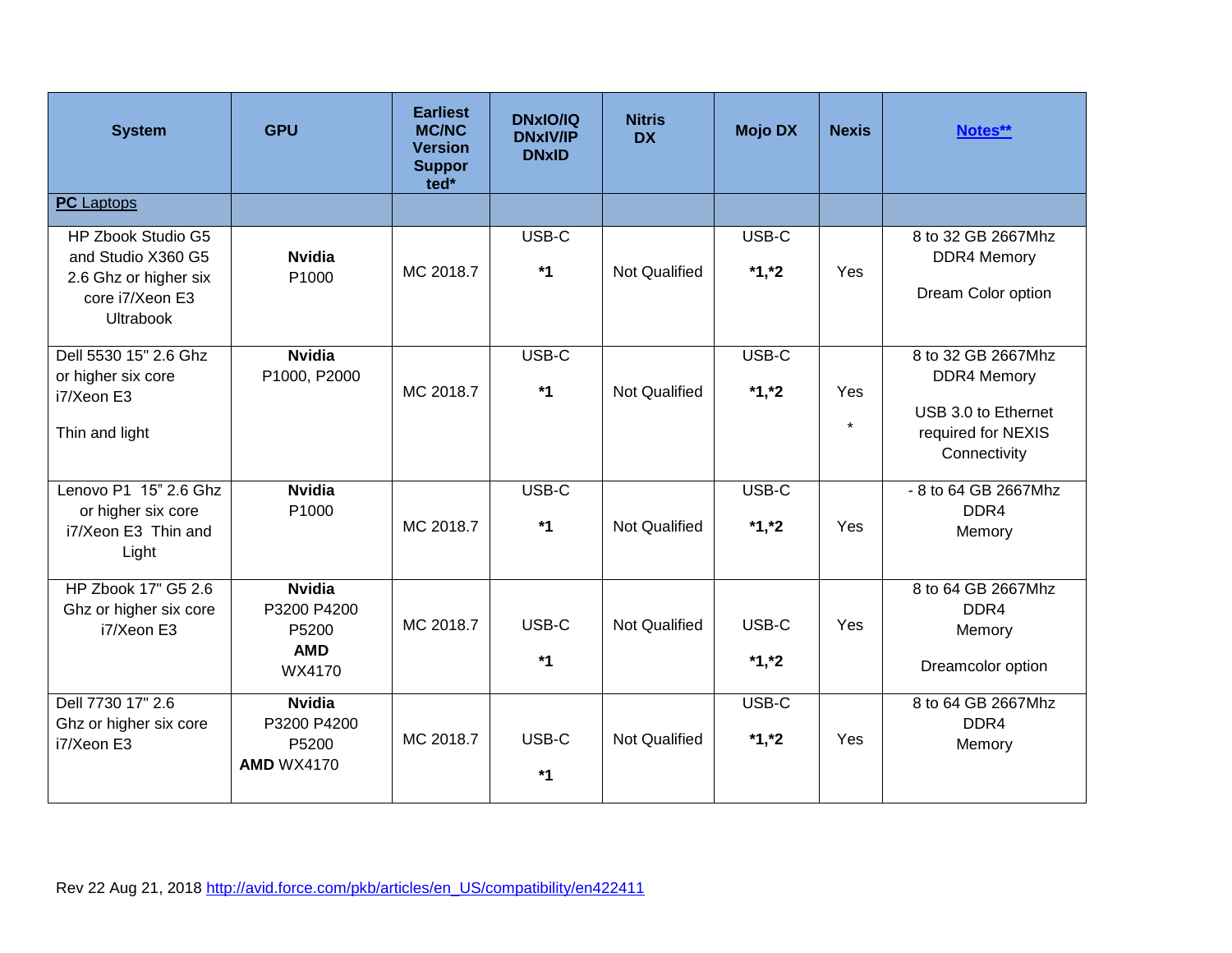| <b>System</b>                             | <b>GPU</b>        | <b>Earliest</b><br><b>MC/NC</b><br><b>Version</b><br><b>Suppor</b><br>ted* | <b>DNxIO/IQ</b><br><b>DNxIV/IP</b><br><b>DNxID</b> | <b>Nitris</b><br><b>DX</b> | <b>Mojo DX</b> | <b>Nexis</b> | Notes**                    |
|-------------------------------------------|-------------------|----------------------------------------------------------------------------|----------------------------------------------------|----------------------------|----------------|--------------|----------------------------|
| Lenovo P72 2.6 Ghz or                     | <b>Nvidia</b>     |                                                                            | USB-C                                              |                            | USB-C          |              | - 8 to 64 GB 2667Mhz       |
| higher six core i7/Xeon<br>E <sub>3</sub> | P3200<br>P4200    | MC 2018.7                                                                  | $*1$                                               | <b>Not Qualified</b>       | $*1,*2$        | Yes          | DDR <sub>4</sub><br>Memory |
|                                           | P5200             |                                                                            |                                                    |                            |                |              |                            |
| HP Zbook 15" G5 2.6                       | <b>Nvidia</b>     |                                                                            |                                                    |                            |                |              | 8 to 64 GB 2667Mhz         |
| Ghz or higher six core<br>i7/Xeon E3      | P1000 P2000       | MC 2018.7                                                                  | USB-C                                              | <b>Not Qualified</b>       | USB-C          | Yes          | DDR4<br>Memory             |
|                                           | <b>AMD</b>        |                                                                            |                                                    |                            |                |              |                            |
|                                           | WX4150            |                                                                            | $*1$                                               |                            | $*1,*2$        |              | Dreamcolor option          |
| HP Zbook 15V G5 2.6                       |                   |                                                                            |                                                    |                            |                |              | 8 to 64 GB 2667Mhz         |
| Ghz or higher six core                    | <b>Nvidia</b>     | MC 2018.7                                                                  | USB-C                                              | <b>Not Qualified</b>       | USB-C          | Yes          | DDR4                       |
| i7/Xeon E3                                | P1000             |                                                                            |                                                    |                            |                |              | Memory                     |
|                                           |                   |                                                                            | $*1$                                               |                            | $*1,*2$        |              |                            |
| Dell 7530 15" 2.6                         | <b>Nvidia</b>     |                                                                            |                                                    |                            |                |              | 8 to 64 GB 2667Mhz         |
| Ghz or higher six core                    | P1000 P2000       |                                                                            | USB-C                                              | <b>Not Qualified</b>       | USB-C          |              | DDR4                       |
| i7/Xeon E3                                | <b>AMD WX4150</b> | MC 2018.7                                                                  | $*1$                                               |                            | $*1,*2$        | Yes          | Memory                     |
| Dell 3530 15" 2.6                         | <b>Nvidia</b>     |                                                                            | USB-C                                              |                            | USB-C          |              | 8 to 32 GB 2667Mhz         |
| Ghz or higher six core                    | P600              |                                                                            | $*1$                                               |                            |                |              | DDR4                       |
| i7/Xeon E3                                |                   | MC 2018.7                                                                  |                                                    | <b>Not Qualified</b>       | $*1,*2$        | Yes          | Memory                     |
| Lenovo P52 2.6 Ghz or                     | <b>Nvidia</b>     |                                                                            | USB-C                                              |                            | USB-C          |              | - 8 to 64 GB 2667Mhz       |
| higher six core i7/Xeon                   | P1000             | MC 2018.7                                                                  | $*1$                                               | <b>Not Qualified</b>       | $*1,*2$        | Yes          | DDR4                       |
| E <sub>3</sub>                            | P2000             |                                                                            |                                                    |                            |                |              | Memory                     |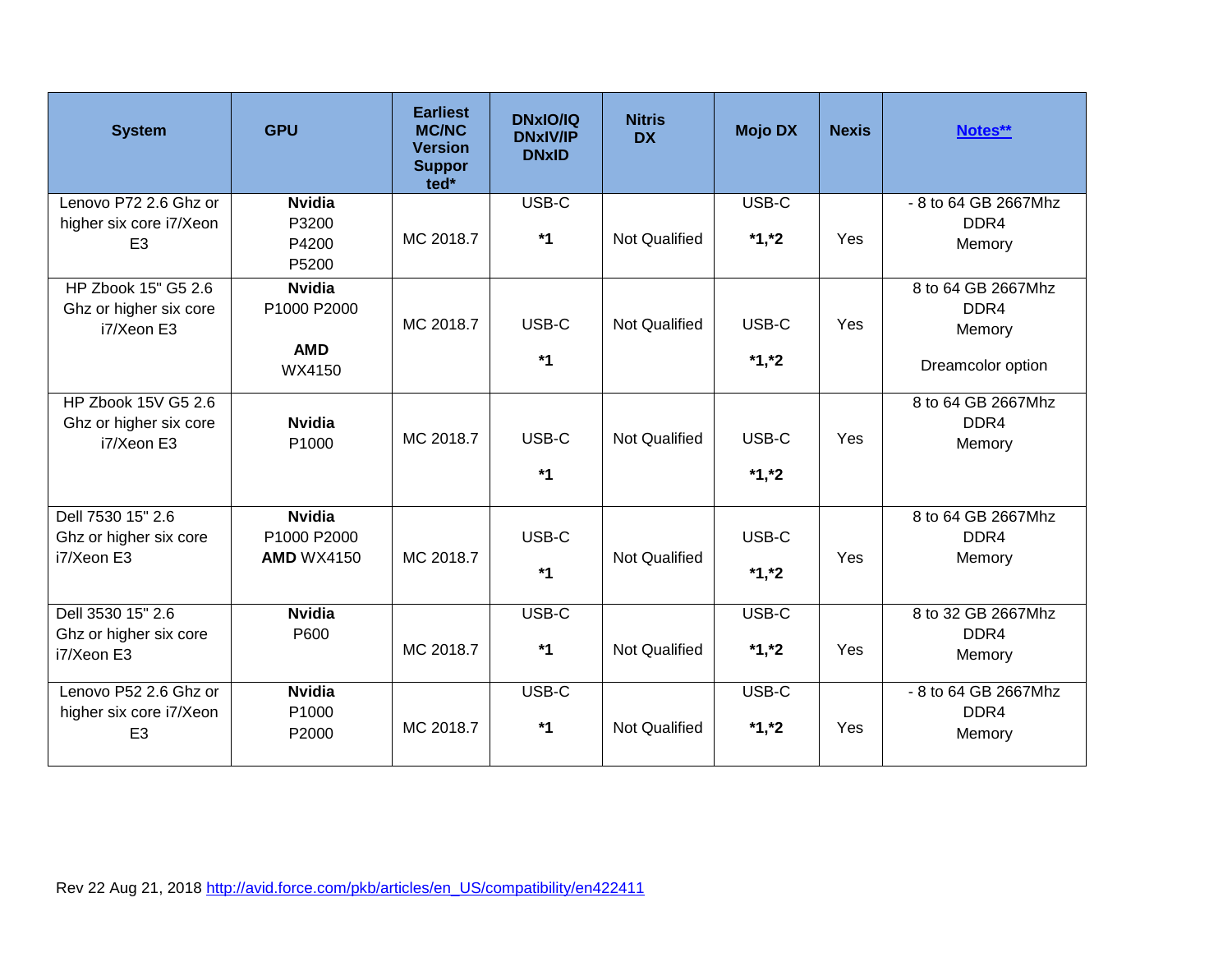| <b>System</b>                                                                       | <b>GPU</b>                                                           | <b>Earliest</b><br><b>MC/NC</b><br><b>Version</b><br><b>Suppor</b><br>ted* | <b>DNxIO/IQ</b><br><b>DNxIV/IP</b><br><b>DNxID</b> | <b>Nitris</b><br><b>DX</b> | <b>Mojo DX</b>   | <b>Nexis</b> | Notes**                                                                                               |
|-------------------------------------------------------------------------------------|----------------------------------------------------------------------|----------------------------------------------------------------------------|----------------------------------------------------|----------------------------|------------------|--------------|-------------------------------------------------------------------------------------------------------|
| HP Zbook 17" G4 2.8<br>Ghz or higher quad<br>core i7/Xeon E3                        | <b>Nvidia</b><br>P3000 P4000<br>P5000<br><b>AMD</b><br>WX4170        | MC 8.8                                                                     | USB-C<br>$*1$                                      | <b>Not Qualified</b>       | USB-C<br>$*1,*2$ | Yes          | 8 to 64 GB 2133Mhz<br>DDR4<br>Memory, Dreamcolor<br>option                                            |
| HP Zbook 15" G4 2.8<br>Ghz or higher quad<br>core i7/Xeon E3                        | <b>Nvidia</b><br>M620 M1200<br>M2200<br><b>AMD WX4150</b>            | MC 8.8                                                                     | USB-C<br>$*1$                                      | <b>Not Qualified</b>       | USB-C<br>$*1,*2$ | Yes          | 8 to 64 GB 2400Mhz<br>DDR4<br>Memory, Dreamcolor                                                      |
| <b>HP Zbook Studio</b><br>Ultrabook G4 2.8 Ghz<br>or higher quad core<br>i7/Xeon E3 | <b>Nvidia</b><br>M1200                                               | MC 8.8                                                                     | USB-C<br>$*1$                                      | <b>Not Qualified</b>       | USB-C<br>$*1,*2$ | Yes          | 8 to 32 GB 2400Mhz<br>DDR4<br>Memory                                                                  |
| Dell 7720 17" 2.6<br>Ghz or higher quad<br>core i7/Xeon E3                          | <b>Nvidia</b><br>P3000 P4000<br>P5000<br><b>AMD WX4150</b><br>WX7100 | MC 8.8                                                                     | USB-C<br>$*1$                                      | <b>Not Qualified</b>       | USB-C<br>$*1,*2$ | Yes          | 8 to 64 GB 2400Mhz<br>DDR4<br>Memory                                                                  |
| Dell 7520 15" 2.6<br>Ghz or higher quad<br>core i7/Xeon E3                          | <b>Nvidia</b><br>M1200 M2200<br><b>AMD WX4130,</b><br>WX4150         | MC 8.8                                                                     | USB-C<br>$*1$                                      | <b>Not Qualified</b>       | USB-C<br>$*1,*2$ | Yes          | 8 to 64 GB 2400Mhz<br>DDR <sub>4</sub><br>Memory                                                      |
| Dell 5520 15" 2.8 Ghz<br>or higher quad core<br>i7/Xeon E3                          | <b>Nvidia</b><br>M1200                                               | MC 8.8                                                                     | USB-C<br>$*1$                                      | <b>Not Qualified</b>       | USB-C<br>$*1,*2$ | Yes          | 8 to 32 GB 2400Mhz<br>DDR4<br>Memory USB 3.0 to<br>Ethernet required for<br><b>NEXIS Connectivity</b> |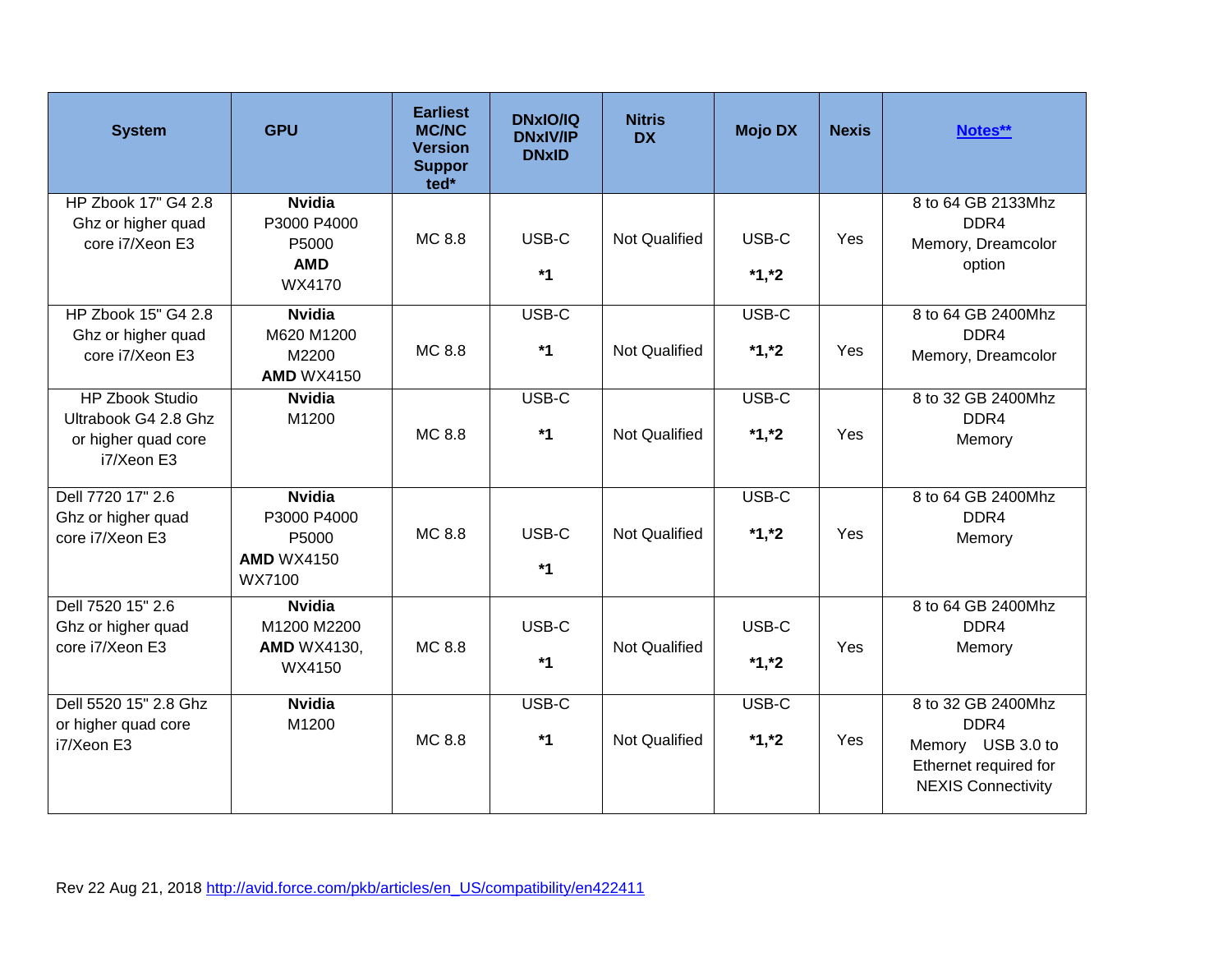| <b>System</b>          | <b>GPU</b>        | <b>Earliest</b><br><b>MC/NC</b><br><b>Version</b><br><b>Suppor</b><br>ted* | <b>DNxIO/IQ</b><br><b>DNxIV/IP</b><br><b>DNxID</b> | <b>Nitris</b><br><b>DX</b> | <b>Mojo DX</b> | <b>Nexis</b> | Notes**              |
|------------------------|-------------------|----------------------------------------------------------------------------|----------------------------------------------------|----------------------------|----------------|--------------|----------------------|
| Dell 3520 15" 2.8      | <b>Nvidia</b>     |                                                                            | USB-C                                              | <b>Not Qualified</b>       | USB-C          |              | 8 to 32 GB 2400Mhz   |
| Ghz or higher quad     | M620              |                                                                            |                                                    |                            |                |              | DDR4                 |
| core i7/Xeon E3        |                   | MC 8.8                                                                     | $*1$                                               |                            | $*1,*2$        | Yes          | Memory               |
| Lenovo P51 2.6 Ghz or  | <b>Nvidia</b>     |                                                                            | USB-C                                              |                            | USB-C          |              | - 8 to 64 GB 2400Mhz |
| higher quad core       | M1200             |                                                                            |                                                    |                            |                |              | DDR <sub>4</sub>     |
| i7/Xeon E3             | M2200             | MC 8.8                                                                     | $*1$                                               | <b>Not Qualified</b>       | $*1,*2$        | Yes          | Memory               |
| Lenovo P71 2.6 Ghz or  | <b>Nvidia</b>     |                                                                            | USB-C                                              |                            | USB-C          |              | - 8 to 64 GB 2400Mhz |
| higher quad core       | P3000             |                                                                            |                                                    |                            |                |              | DDR <sub>4</sub>     |
| i7/Xeon E3             | P4000             | MC 8.8                                                                     | $*1$                                               | <b>Not Qualified</b>       | $*1,*2$        | Yes          | Memory               |
|                        | P5000             |                                                                            |                                                    |                            |                |              |                      |
| <b>HP Zbook Studio</b> | <b>Nvidia</b>     |                                                                            | USB-C                                              |                            | USB-C          |              | - 8 to 32 GB         |
| Ultrabook 2.6 Ghz or   | M1000M            |                                                                            |                                                    |                            |                |              | 2133Mhz DDR4         |
| higher quad core       |                   | 8.4.3                                                                      | $*1$                                               | <b>Not Qualified</b>       | $*1,*2$        | Yes          | Memory               |
| i7/Xeon E3             |                   |                                                                            |                                                    |                            |                |              |                      |
| HP Zbook 15" G3 2.6    | Nvidia M1000M     |                                                                            |                                                    |                            | USB-C          |              | 8 to 64 GB2133 Mhz   |
| Ghz or higher quad     | M2000M M600M      |                                                                            |                                                    |                            |                |              | DDR4                 |
| core i7/Xeon E3        | <b>AMD W5170M</b> | 8.4.3                                                                      | USB-C                                              | <b>Not Qualified</b>       | $*1,*2$        | Yes          | Memory, Dreamcolor   |
|                        |                   |                                                                            | $*1$                                               |                            |                |              | option               |
|                        |                   |                                                                            |                                                    |                            |                |              |                      |
| HP Zbook 17" G3 2.6    | Nvidia M3000M     |                                                                            |                                                    |                            | USB-C          |              | 8 to 64 GB           |
| Ghz or higher quad     | M4000M M5000M     |                                                                            |                                                    |                            |                |              | 2133Mhz DDR4         |
| core i7/Xeon E3        | <b>AMD W6150M</b> | 8.4.3                                                                      | USB-C                                              | <b>Not Qualified</b>       | $*1,*2$        | Yes          | Memory               |
|                        |                   |                                                                            | $*1$                                               |                            |                |              | Dreamcolor option    |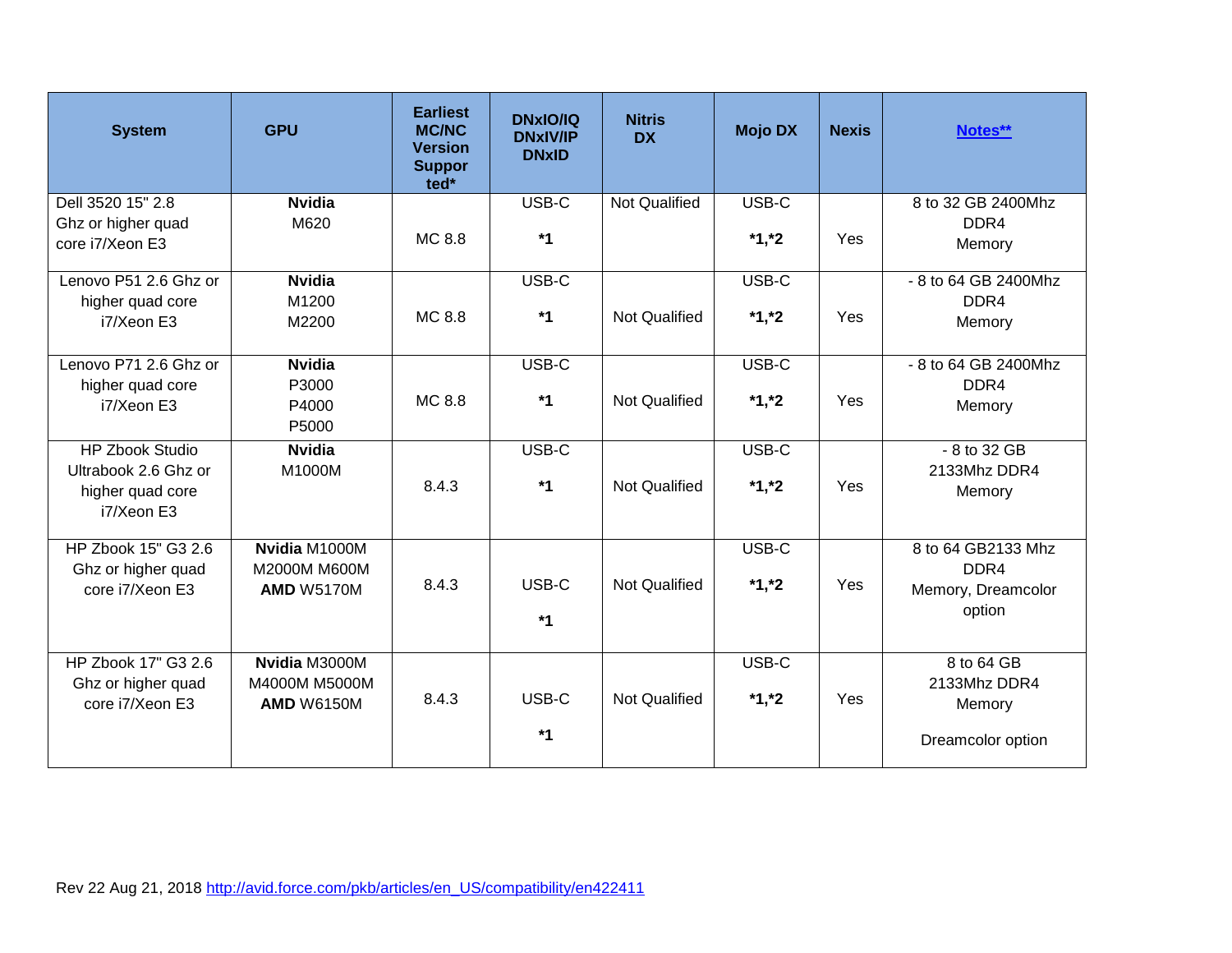| <b>System</b>                                               | <b>GPU</b>                                               | <b>Earliest</b><br><b>MC/NC</b><br><b>Version</b><br><b>Suppor</b><br>ted* | <b>DNxIO/IQ</b><br><b>DNxIV/IP</b><br><b>DNxID</b> | <b>Nitris</b><br><b>DX</b> | <b>Mojo DX</b>   | <b>Nexis</b>   | Notes**                                                                                             |
|-------------------------------------------------------------|----------------------------------------------------------|----------------------------------------------------------------------------|----------------------------------------------------|----------------------------|------------------|----------------|-----------------------------------------------------------------------------------------------------|
| Dell 7710 17" 2.7 Ghz<br>quad core i7 or<br>2.9 Ghz Xeon E3 | Nvidia M3000M<br>M4000M M5000M<br>A M D<br>W 7170M       | 8.4.3                                                                      | USB-C<br>$*1$                                      | <b>Not Qualified</b>       | USB-C<br>$*1,*2$ | Yes            | 8/16/32 GB 2133Mhz<br><b>DDR4 Memory</b>                                                            |
| Dell 7510 15" 2.5 Ghz<br>and higher quad core i7            | Nvidia M1000M<br>M <sub>2000</sub> M<br>A M D<br>W 5170M | 8.4.3                                                                      | USB-C<br>$*1$                                      | Not Qualified              | USB-C<br>$*1,*2$ | Yes            | 8/16/32 GB<br>2133Mhz<br><b>DDR4 Memory</b>                                                         |
| Dell 5510 15" 2.3 Ghz<br>and higher quad core i7            | <b>Nvidia</b><br>M1000M                                  | 8.4.3                                                                      | USB-C<br>$*1$                                      | <b>Not Qualified</b>       | USB-C<br>$*1,*2$ | Yes<br>$\star$ | 8/16 GB 2133Mhz<br><b>DDR4L Memory</b><br>USB 3.0 to Ethernet<br>required for NEXIS<br>Connectivity |
| Dell 3510 15" 2.3 Ghz<br>and higher quad core i7            | A M D<br>W 5130M                                         | 8.4.3                                                                      | USB-C<br>$*1$                                      | <b>Not Qualified</b>       | USB-C<br>$*1,*2$ | Yes            | 8/16 GB 2133Mhz<br>DDR4L Memory                                                                     |
| Lenovo P70 2.6 Ghz<br>and higher quad core<br>i7/Xeon E3    | Nvidia M3000M<br>M4000M M5000M                           | 8.4.3                                                                      | USB-C<br>$*1$                                      | Not Qualified              | USB-C<br>$*1,*2$ | Yes            | 8 to 64 GB<br>2133Mhz DDR4<br>Memory                                                                |
| Lenovo P50 2.6 Ghz<br>and higher quad core<br>i7/Xeon E3    | Nvidia M1000M<br>M2000M                                  | 8.4.3                                                                      | USB-C<br>$*1$                                      | Not Qualified              | USB-C<br>$*1,*2$ | Yes            | 8 to 64 GB<br>2133Mhz DDR4<br>Memory                                                                |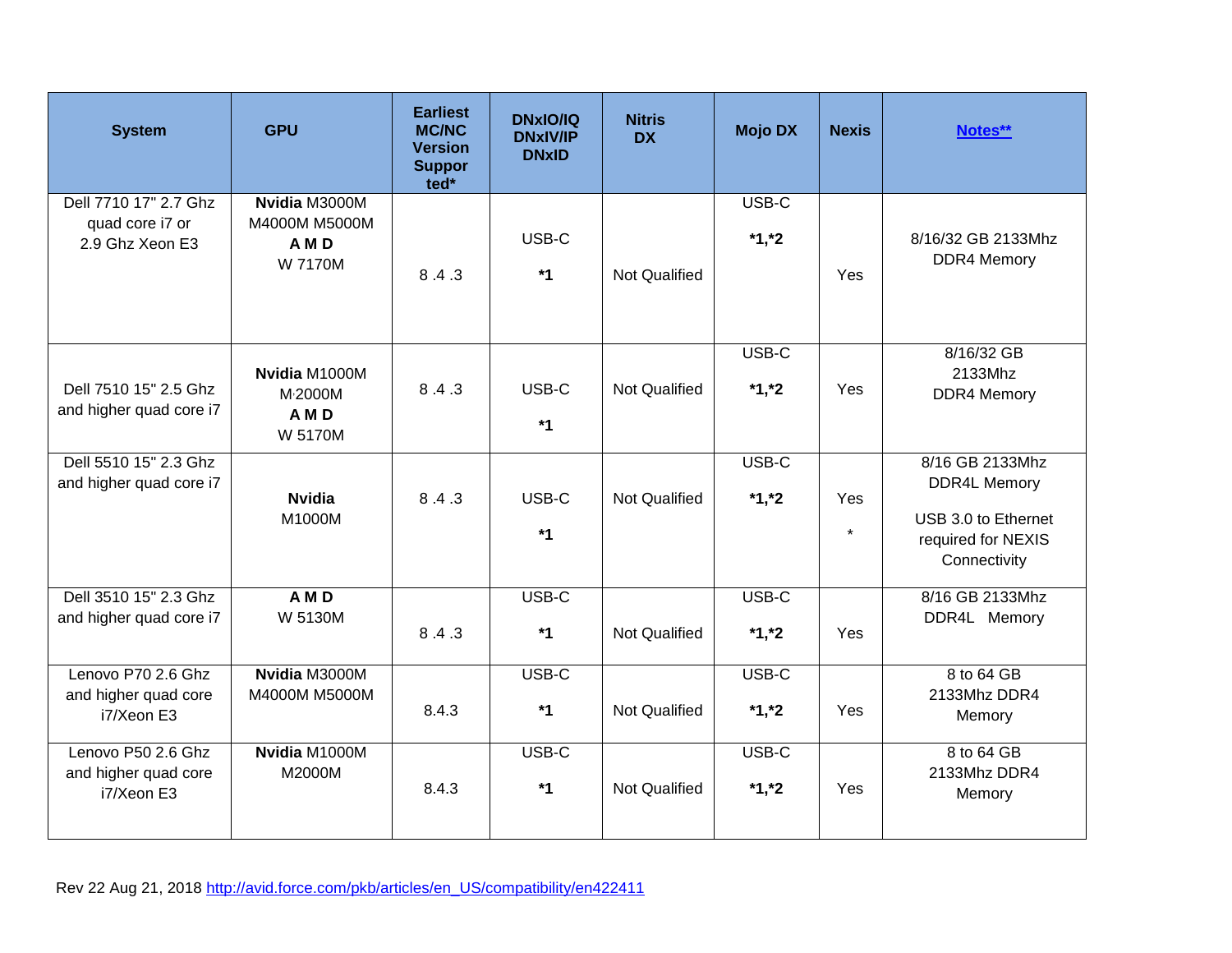| <b>System</b>                                         | <b>GPU</b>                               | <b>Earliest</b><br><b>MC/NC</b><br><b>Version</b><br><b>Suppor</b><br>ted* | <b>DNxIO/IQ</b><br><b>DNxIV/IP</b><br><b>DNxID</b> | <b>Nitris</b><br><b>DX</b> | <b>Mojo DX</b>                                        | <b>Nexis</b>   | Notes**                                                                                        |
|-------------------------------------------------------|------------------------------------------|----------------------------------------------------------------------------|----------------------------------------------------|----------------------------|-------------------------------------------------------|----------------|------------------------------------------------------------------------------------------------|
| HP Zbook 17" G2 2.5<br>Ghz and higher quad<br>core i7 | Nvidia K2200M<br>K3100M K4100M           | 7.0.4/11.0.<br>$\overline{4}$                                              | $\overline{TB2}$<br>$*3$                           | <b>Not Qualified</b>       | <b>Sonnet DX</b><br><b>TB Adapter</b><br>Required*    | Yes            | 8/16/32 GB 1600Mhz<br><b>DDR3 Memory</b>                                                       |
| HP Zbook 15" G2 2.5<br>Ghz and higher quad<br>core i7 | Nvidia K1100M<br>K2100M                  | 7.0.4/11.0.<br>$\overline{\mathbf{4}}$                                     | $\overline{TB2}$<br>$*3$                           | <b>Not Qualified</b>       | Sonnet DX<br><b>TB</b><br>Adapter<br>Required*        | Yes            | 8/16/32 GB 1600Mhz<br>DDR <sub>3</sub><br>Memory                                               |
| Dell M6800 17"<br>2.5 Ghz and higher<br>quad core i7  | Nvidia K2200M<br>K3100M K4100M<br>K5100M | 7.0.4/11.0.<br>4                                                           | <b>No</b>                                          | <b>Not Qualified</b>       | Yes<br><b>Express</b><br>Card                         | Yes            | 8/16/32 GB 1600Mhz<br><b>DDR3 Memory</b>                                                       |
| Dell M4800 15"<br>2.5 Ghz and higher<br>quad core i7  | Nvidia K1100M<br>K2100M                  | 7.0.4/11.0.<br>$\overline{\mathbf{4}}$                                     | <b>No</b>                                          | <b>Not Qualified</b>       | Yes<br><b>Express</b><br>Card                         | Yes            | 8/16/32 GB 1600Mhz<br><b>DDR3 Memory</b>                                                       |
| Dell M3800 15" 2.3 Ghz<br>and higher quad core i7     | <b>Nvidia</b><br>K1100M                  | 7.0.4/11.0.<br>4                                                           | TB <sub>2</sub><br>$*3$                            | <b>Not Qualified</b>       | <b>Sonnet DX</b><br><b>TB</b><br>Adapter<br>Required* | Yes<br>$\star$ | 8/16/32 GB 1600Mhz<br>DDR3 Memory<br>USB 3.0 to Ethernet<br>required for NEXIS<br>Connectivity |
| Lenovo W541 15"<br>2.5 Ghz and higher<br>quad core i7 | Nvidia K1100M<br>K2100M                  | 7.0.4/11.0.<br>4                                                           | TB <sub>2</sub><br>*3                              | Not Qualified              | Sonnet DX<br>TB<br>Adapter<br>Required*               | Yes            | 8/16/32 GB 1600Mhz<br><b>DDR3 Memory</b>                                                       |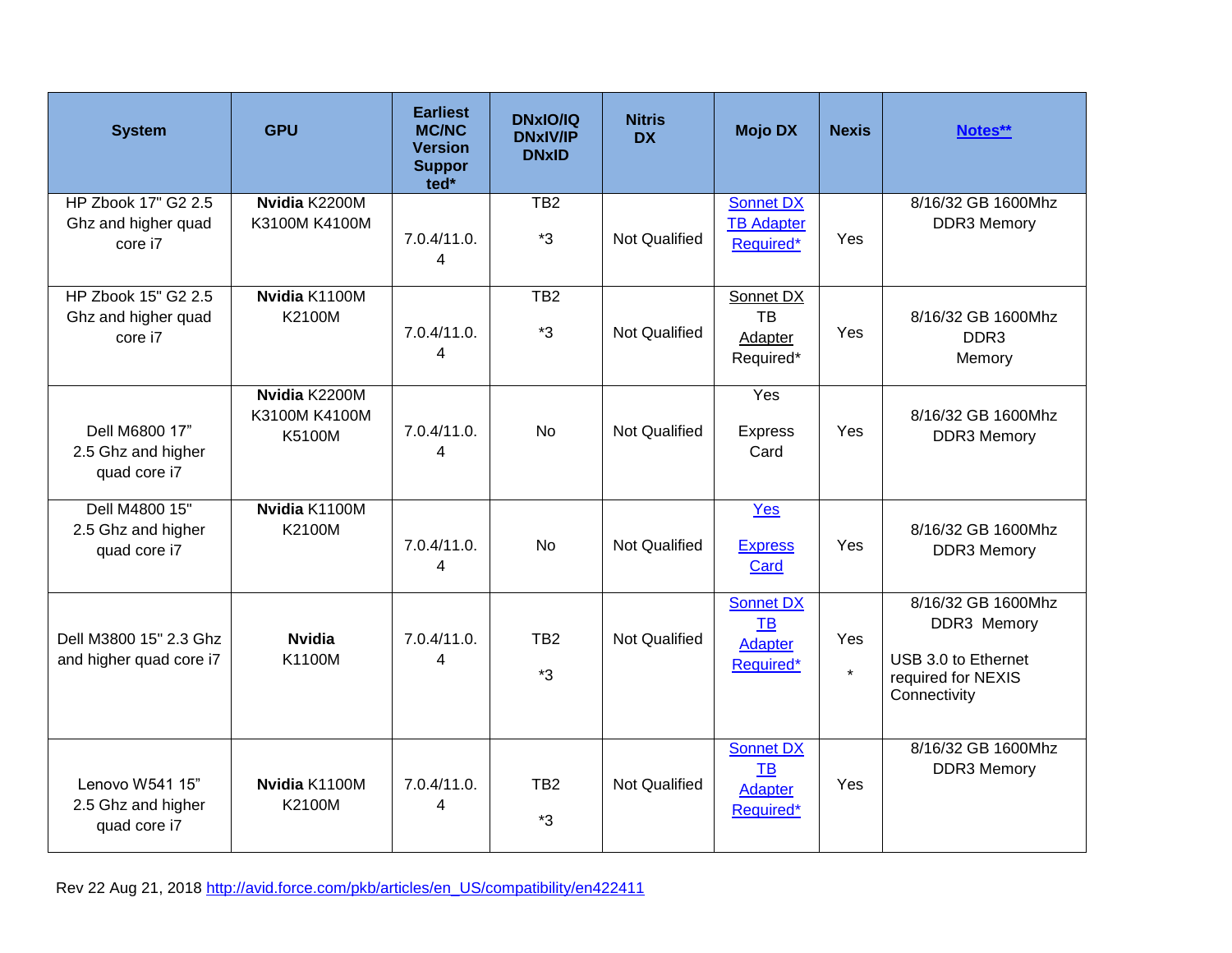| <b>System</b>                                           | <b>GPU</b>                                             | <b>Earliest</b><br><b>MC/NC</b><br><b>Version</b><br><b>Suppor</b><br>ted* | <b>DNxIO/IQ</b><br><b>DNxIV/IP</b><br><b>DNxID</b> | <b>Nitris</b><br><b>DX</b> | <b>Mojo DX</b>                              | <b>Nexis</b>   | Notes**                                                                        |
|---------------------------------------------------------|--------------------------------------------------------|----------------------------------------------------------------------------|----------------------------------------------------|----------------------------|---------------------------------------------|----------------|--------------------------------------------------------------------------------|
| HP Zbook 17"<br>2.4 Ghz and higher<br>quad core i7      | Nvidia K3100M<br>K4100M                                | 6.5.4/10.5.<br>4                                                           | <b>No</b>                                          | <b>Not Qualified</b>       | Sonnet DX<br><b>TB Adapter</b><br>Required* | Yes            | 8 or 16 GB 1600Mhz<br><b>DDR3 Memory</b>                                       |
| HP Zbook 15"<br>2.4 Ghz and higher<br>quad core i7      | Nvidia K1100M<br>K2100M                                | 6.5.4/10.5.<br>4                                                           | <b>No</b>                                          | <b>Not Qualified</b>       | Sonnet DX<br><b>TB Adapter</b><br>Required* | Yes            | 8 or 16 GB 1600Mhz<br><b>DDR3 Memory</b>                                       |
| HP Zbook 14"<br>2.1 Ghz dual core i7-<br>4600U          | <b>ATI</b><br>FirePro M4100<br><b>Intel HD</b><br>4400 | 6.5.4/10.5.<br>4                                                           | <b>No</b>                                          | <b>Not Qualified</b>       | <b>No</b>                                   | Yes            | 8 or 16 GB 1600Mhz<br><b>DDR3 Memory</b><br>Limited Performance***             |
| Dell M6800 17"<br>2.4 Ghz quad core i7 -<br>Late 2014   | Nvidia K3100M<br>K4100M                                | 6.5.4/10.5.<br>4                                                           | <b>No</b>                                          | Not Qualified              | Yes<br><b>Express</b><br>Card               | Yes            | 8 or 16 GB<br>1600Mhz<br><b>DDR3 Memory</b>                                    |
| Dell M4800 15"<br>2.4 Ghz quad core i7 -<br>Late 2014   | Nvidia K1100M<br>K2100M                                | 6.5.4/10.5.<br>4                                                           | <b>No</b>                                          | <b>Not Qualified</b>       | Yes<br><b>Express</b><br>Card               | Yes            | 8 or 16 GB<br>1600Mhz<br><b>DDR3 Memory</b>                                    |
| Dell M3800 15" - 2.2<br>Ghz quad core i7 - Late<br>2014 | <b>Nvidia</b><br>K1100M                                | 6.5.4/10.5.<br>4                                                           | No                                                 | <b>Not Qualified</b>       | No                                          | Yes<br>$\star$ | 8 or 16 GB 1600Mhz<br>DDR3 Memory<br>USB 3.0 to Ethernet<br>required for NEXIS |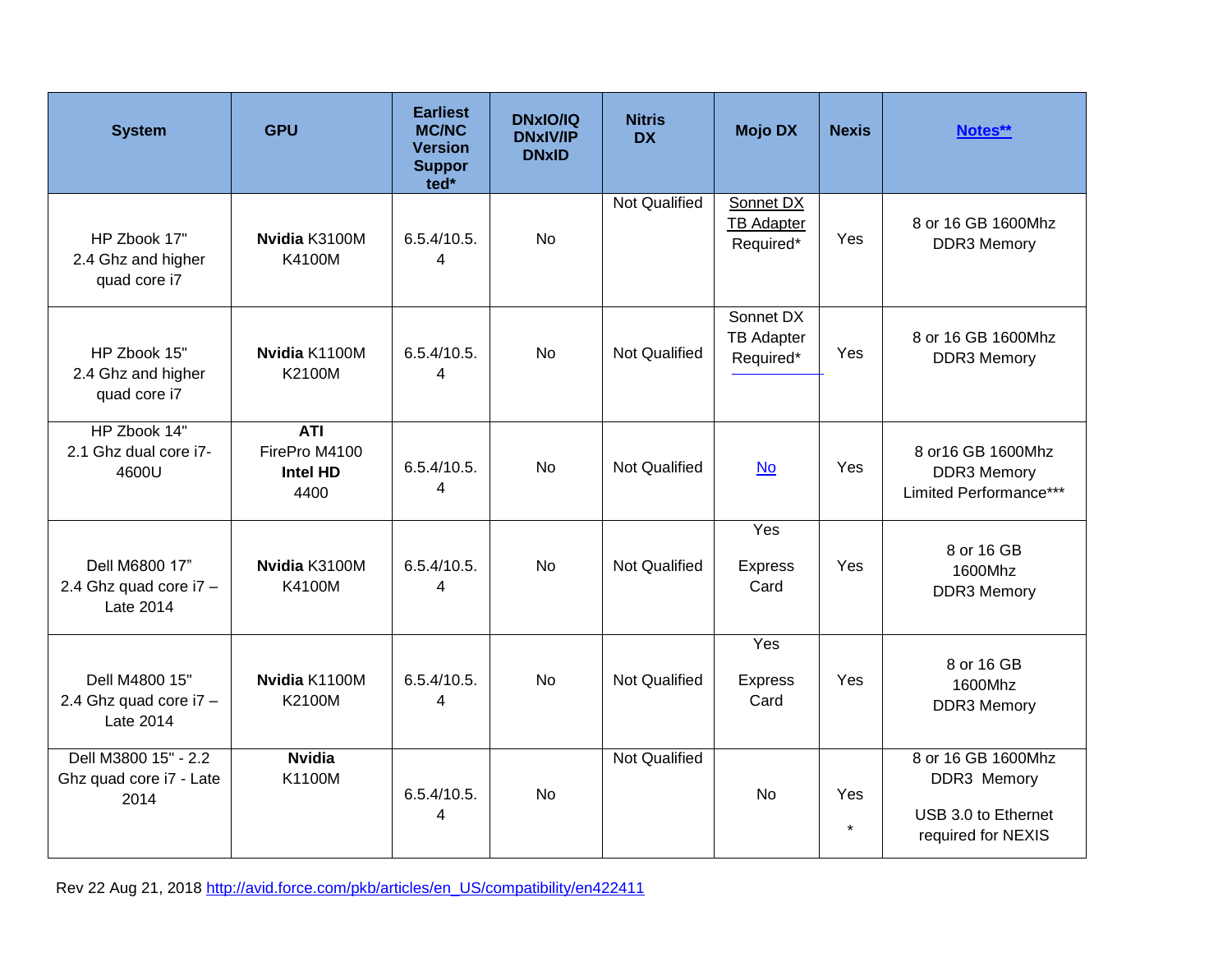| <b>System</b>                                         | <b>GPU</b>                     | <b>Earliest</b><br><b>MC/NC</b><br><b>Version</b><br><b>Suppor</b><br>ted* | <b>DNxIO/IQ</b><br><b>DNxIV/IP</b><br><b>DNxID</b> | <b>Nitris</b><br><b>DX</b> | <b>Mojo DX</b>                                                              | <b>Nexis</b> | Notes**                           |
|-------------------------------------------------------|--------------------------------|----------------------------------------------------------------------------|----------------------------------------------------|----------------------------|-----------------------------------------------------------------------------|--------------|-----------------------------------|
|                                                       |                                |                                                                            |                                                    |                            |                                                                             |              | Connectivity                      |
| Lenovo W540 15"<br>2.4 Ghz and higher<br>quad core i7 | <b>Nvidia</b><br>K1100M K2100M | 6.5.4/10.5.<br>4                                                           | No                                                 | <b>Not Qualified</b>       | Sonnet DX<br>TВ<br><b>Adapter</b><br>Required* or<br><b>Express</b><br>Card | Yes          | 8 or 16 GB 1600Mhz<br>DDR3 Memory |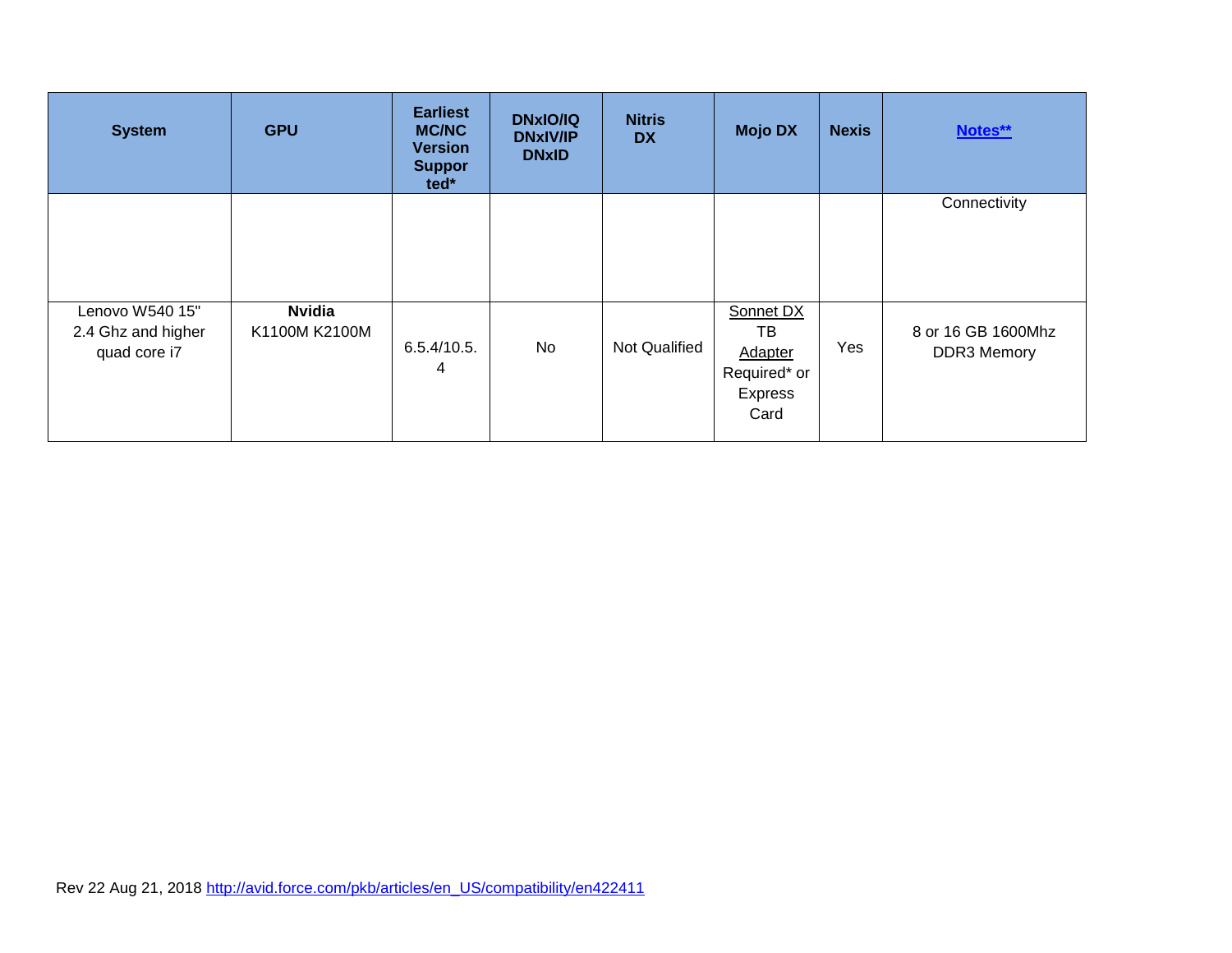## **NOTES:**

<span id="page-19-0"></span>*\** [Startech](https://www.startech.com/Cables/thunderbolt-3-cables/thunderbolt-3-usb-c-thunderbolt-adapter~TBT3TBTADAP) and [Sonnet](http://www.sonnettech.com/product/dxthunderboltadapter.html) *adapters are required. The Avid branded DX Thunderbolt Adapter is still supported, just no longer available for purchase.* 

*\*\*\* Dual-core i7 processors are only qualified for limited functionality and not supported for Media Composer | Cloud. These processors are recommended for cuts only editing with minimum effects and layers. Workflows involving Background Transcode, Dynamic Media Folders, Long GOP media editing, XAVC, J2k, fullframe stereoscopic 3D, FrameFlex 4k, Raw format AMA plug-ins and other high-performance workflows will not be supported.* 

*\*\*\*\* Startech Thunderbolt 3 to thunderbolt adapter required for DNxIO and Mojo DX.* 

*\*1 USB-C/TB3 - TB3 to TB2 adapter required for DNxIO or Mojo DX* 

- *\*2 Avid TB2 to PCIe adapter required for Mojo DX*
- *\*3 – Apple Thunderbolt 2 to Thunderbolt 3 adapter required for DNxIV or DNxIQ*
- *\*4 – DNxIQ requires BMD cable kit or Apple TB2 to TB3 adapter*
- *High Res displays (3840 x 2160) supported with MC 8.9*

*I7-7xxx and E3 V6 are supported with Windows 10 Pro 64b only (Win 7 not supported by Intel)*

**3rd Party Open IO Supported Hardware:** Each vendor qualifies their own hardware to work with various host CPUs. For updated lists of supported 3rd party hardware and configurations visit the vendor's website. See the [Open IO Frequently Asked Questions on the Knowledge Base for links to their websites.](http://avid.force.com/pkb/articles/en_US/FAQ/en422991)

**Configuration Guides:** [http://avid.force.com/pkb/articles/en\\_US/user\\_guide/en269631](http://avid.force.com/pkb/articles/en_US/user_guide/en269631)

**Windows** *Minimum* **Specifications**

- **Computer**: [Avid-qualified Windows-based computer](http://avid.force.com/pkb/articles/en_US/Compatibility/en422411)
- **Operating Systems**:
	- ➢ Windows 7 Professional SP1 (64-bit),
	- ➢ Windows 8.1 Professional or Enterprise requires MC v7.0.3/NC 11.0.3 or later
	- ➢ Windows 10 Professional or Enterprise requires MC 8.5 or later
- **Processor:** 
	- ➢ Intel quad-core i7, i9 or Intel Quad Core Xeon (with turbo boost 8 virtual CPU cores) 2.5 Ghz or higher
- **Memory:**